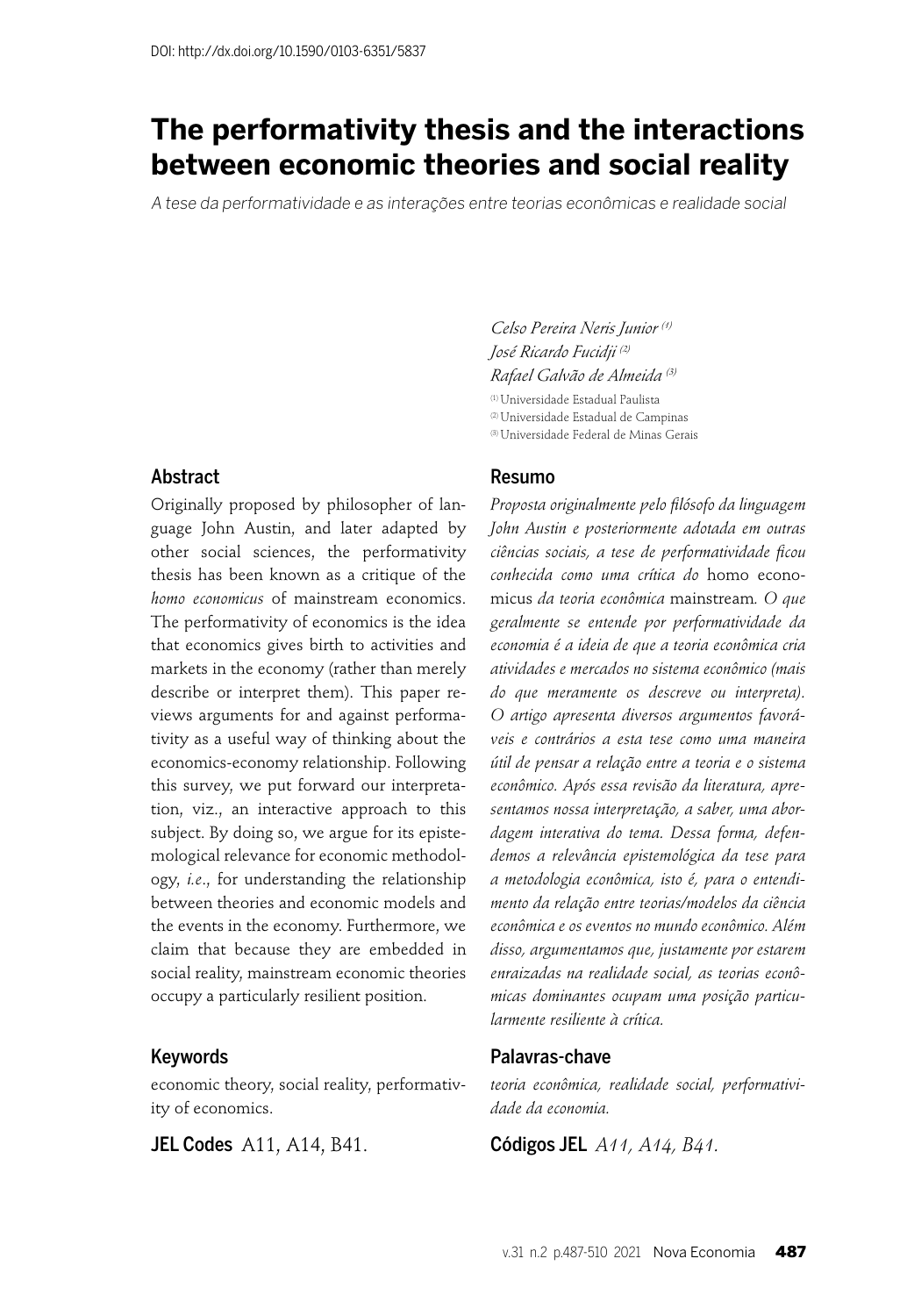# 1 **Introduction**

The 2008 economic crisis sparked a public debate aiming to reorient mainstream economics<sup>1</sup>. This debate, however, progressed slower than one would expect. Such delay does not stem from the supposed blindness or bad faith on the economists' part. We argue that it is directly related to the ability of mainstream economics to embed itself in the reality. In other words, what is done in the academic realm not only describes the workings of the economy, but also has the potential (either exercised or not) of shaping behaviors, activities and markets in social reality. As Waterman (2020) claimed, mainstream economics earned its position due to its "serviceability", not due to its "correctness". This does not deny the transience of theories, but rather explain the difficulty and costs involved in changing them. We argue that the performativity thesis can help to enlighten how this process works.

This paper is organized as it follows: in section 2 we discuss the origins, applications and conceptual variations of the performativity thesis; in section 3, we classify the reactions to the thesis into three interpretations: ambiguous, critical, and constructive; in section 4 we propose an interactive approach that seems more appropriate and relevant to understand how performativity works; in the concluding remarks we argue that the approach herein proposed has the epistemological advantage of being a better account on the interaction between economic theories and the economy. Moreover, the work contributes to (and welcomes) interdisciplinary collaboration between economics and sociology of knowledge.

# 2 **The performativity thesis**

The concept of performativity was first proposed by philosopher of

<sup>1</sup> By "mainstream" we mean a set of dominant theories that encompasses post-war neoclassical orthodoxy until 1980, with changes starting to be added after 1980. What defines this set of theories is their prestige, in sociological terms, and their unifying aspect is mathematical formalism, in methodological terms. Due to space limitations, we refer the reader to Colander *et al*. (2004) and Dequech (2007). We assume that our argument holds for most portions of the mainstream. For a critical reading of mainstream performative ambitions after 1980, see Davis (2017).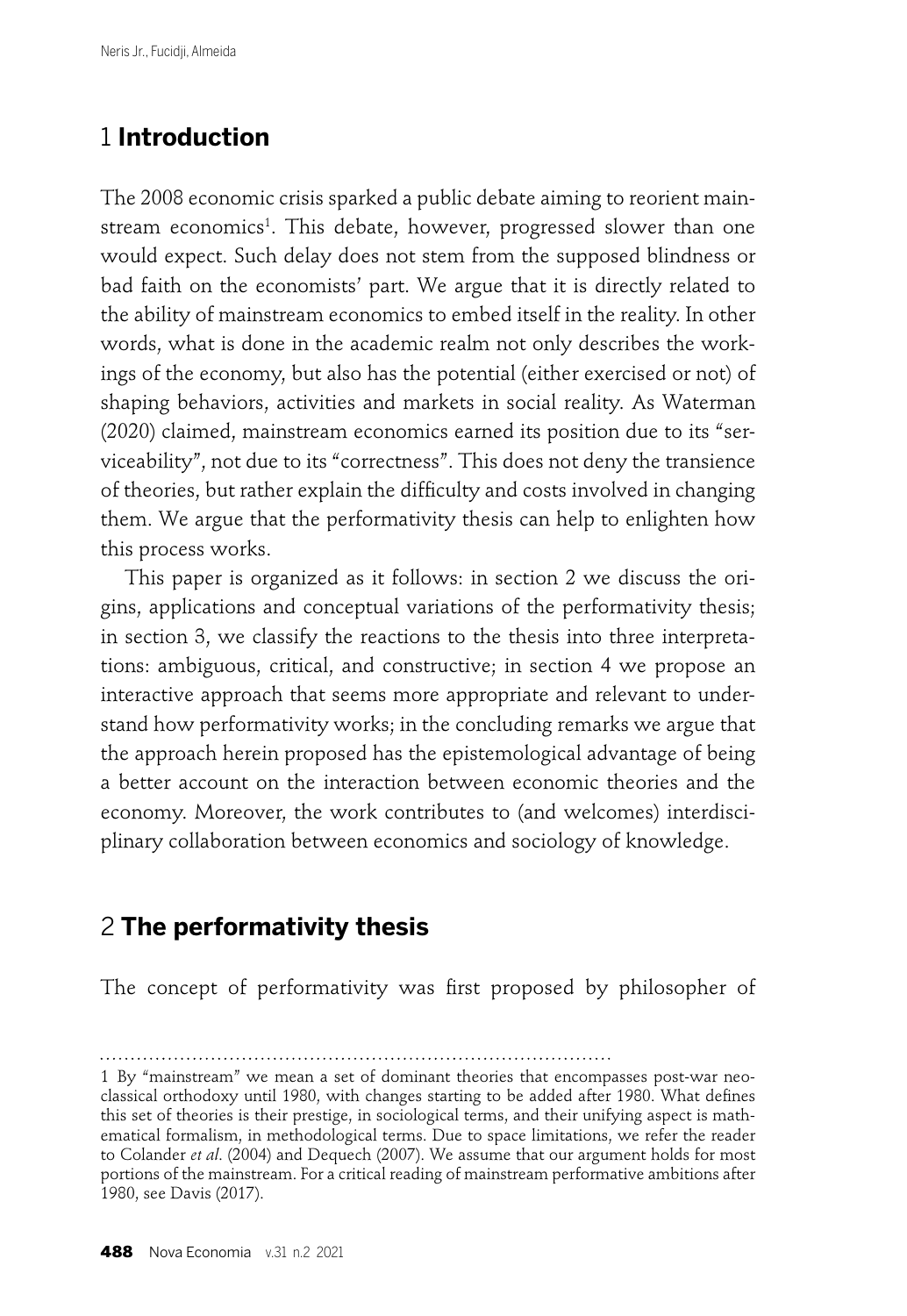language John Langshaw Austin (1911-1960)<sup>2</sup>. In *How to Do Things with Words* (1962), he argued that statements have functions that go beyond merely describing facts. Austin sought to shift the paradigm in language studies by proposing that statements not only say something about the world, but they are also *part* of it. That is, the statement participates in the action at the moment it describes it. With the statement, "I pronounce you husband and wife," you are not simply describing but also legitimating a marriage. In doing so, language has a "performative" function that brings together both contractual ("I bet this will happen") and declaratory ("I declare war") functions.

Austin states that there are "felicity conditions" for the performative act to occur. Such conditions refer to the conformity between the declaratory act and the conventional procedures, in which the actors have an active role. The procedure must be performed by the participants correctly and completely, with visible effects afterwards (Austin, 1962, p. 14-15). Without these conditions, the "performative rite" does not occur and the statement is just "unhappy." In the example of marriage, "I pronounce you husband and wife" must meet certain conditions, such as being lawful, consensual, and being validated by an authority (which emphasizes the "contract side"), in addition to being witnessed by trustworthy people, and the spouses continuing the marriage after the performative act.

Michel Callon was one of the first authors to apply performativity to economics. He defines economics as "all activities, academic or otherwise ... aimed at understanding and analyzing or equipping markets" (Callon, 2005, p. 9). Just like statements in Austin's theory, economics seeks not only to describe an existing state of affairs, but also to provide a set of devices and practices that shape behaviors and institutions and thereby build economic environments. Callon calls them the "market environment", and economics is part of its infrastructure.

For Callon, economic theory has little concern for the interaction between economics and the marketplace. Quoting Douglass North, he states that "it is a peculiar fact that economic literature contains so little discussion of the central institution that neoclassical economics discusses – the

<sup>2</sup> Although, as usual, predecessors can be found in earlier periods. For example, Ashworth (2003, p. 78) wrote an example from the Medieval Age: "In his discussion of sacraments, [Thomas] Aquinas also recognized the factive or performative nature of language ('I baptize you', 'I pronounce you man and wife')".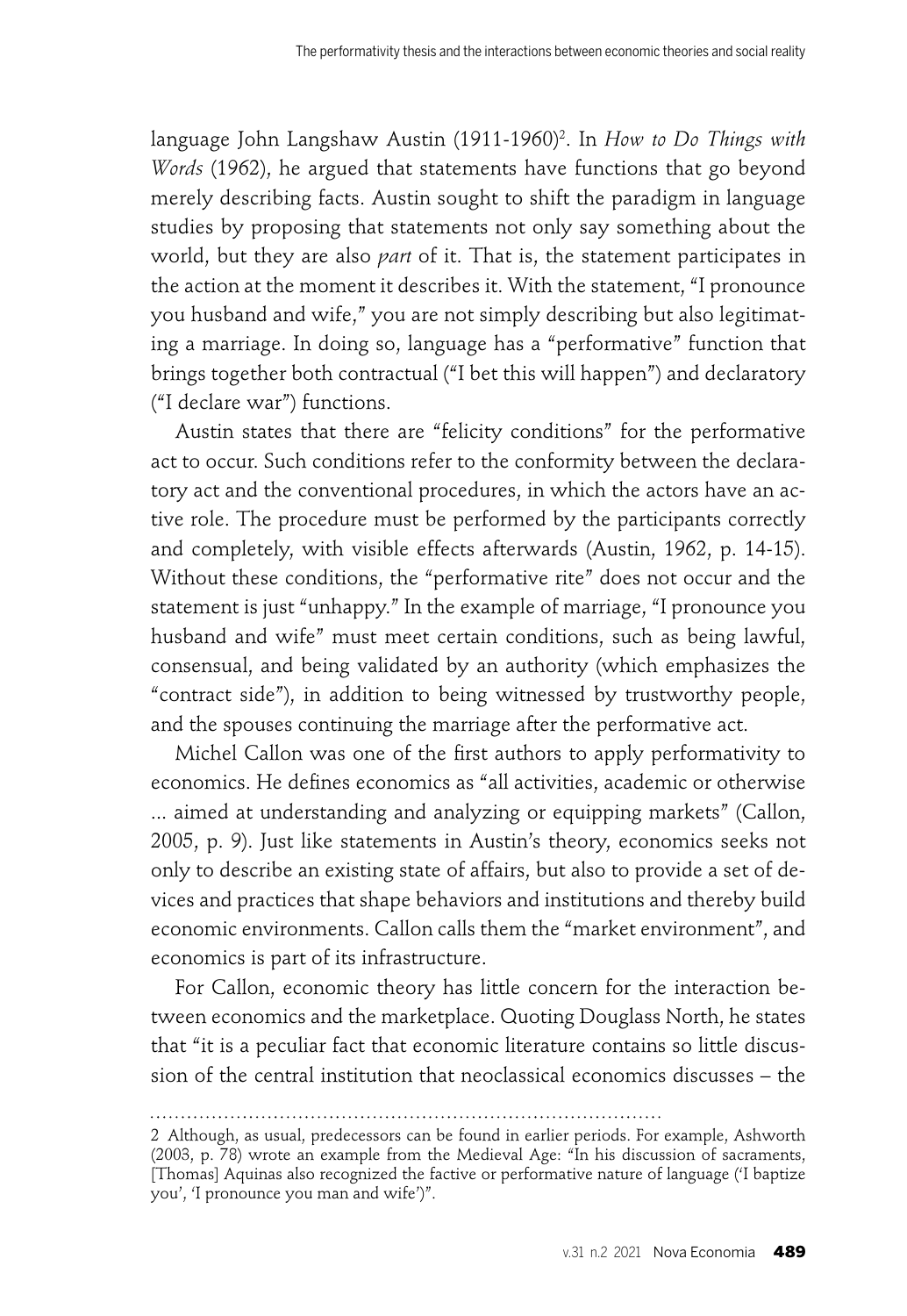market" (North, 1977, p. 710; Callon, 1998, p. 1). Callon is not only interested in the several forms of organization in which economic transactions can be carried out, but also in proposing the thesis that economies tend to behave as predicted by the theory because of the "economization" of social relations. Economics provides a series of "calculative agencies" and "cognitive prostheses" that are incorporated into markets.

A calculative agency, according to Vosselman (2014), is not only the result of the diffusion of values, norms, and worldviews that serve as intermediaries between the market and economic agents, through abstract ideas or theories; it is also the result of social institutions that underpin certain practices ("socio-technical institutions"). As we shall see later, economics operates in an environment in which the discourse on markets interacts with business practices.

In addition to these calculative agencies, there are also non-calculative agencies, which are outside the scope of most mainstream economic research. Through the latter, the "less logical" aspects of economics, which do not involve calculations and risk, but emotions and uncertainty, are also incorporated into the discipline. Performativity would explain how these agencies influence the construction of the subject matter, *i.e.* the economy. This process of "economizing" social life, for Callon, results in the incorporation into the economy of activities, behaviors, spheres, and fields that are not yet part of it. This means that, as economic calculation spreads across the realms of social reality, it is possible to have a world, or parts of it, "fabricated" by economics (Çaliskan; Callon, 2009, pp. 370, 374-376, 392).

Callon seems to reverse the logic of evolutionary economics when he writes that "it is not the environment that decides and selects the utterances that will survive; it is the utterances that determine the environment necessary for their survival" (Callon, 2007, p. 332). Thus, he suggests that, by modifying the environment that best ensures their survival, these statements, ideas, and theories expand their sphere of influence through the scientists and institutions that adopt them. The larger the network of a given social actor, the greater the influence of all sub-actors in her network. In return, those who depend on these sets of statements – in this case, economists – can reap the rewards that guarantee their professional success. From a practical point of view, the more widely used, certified and verified as scientific a theory is, the more prestigious it becomes. With greater prestige, more journals will publish research based on it, more re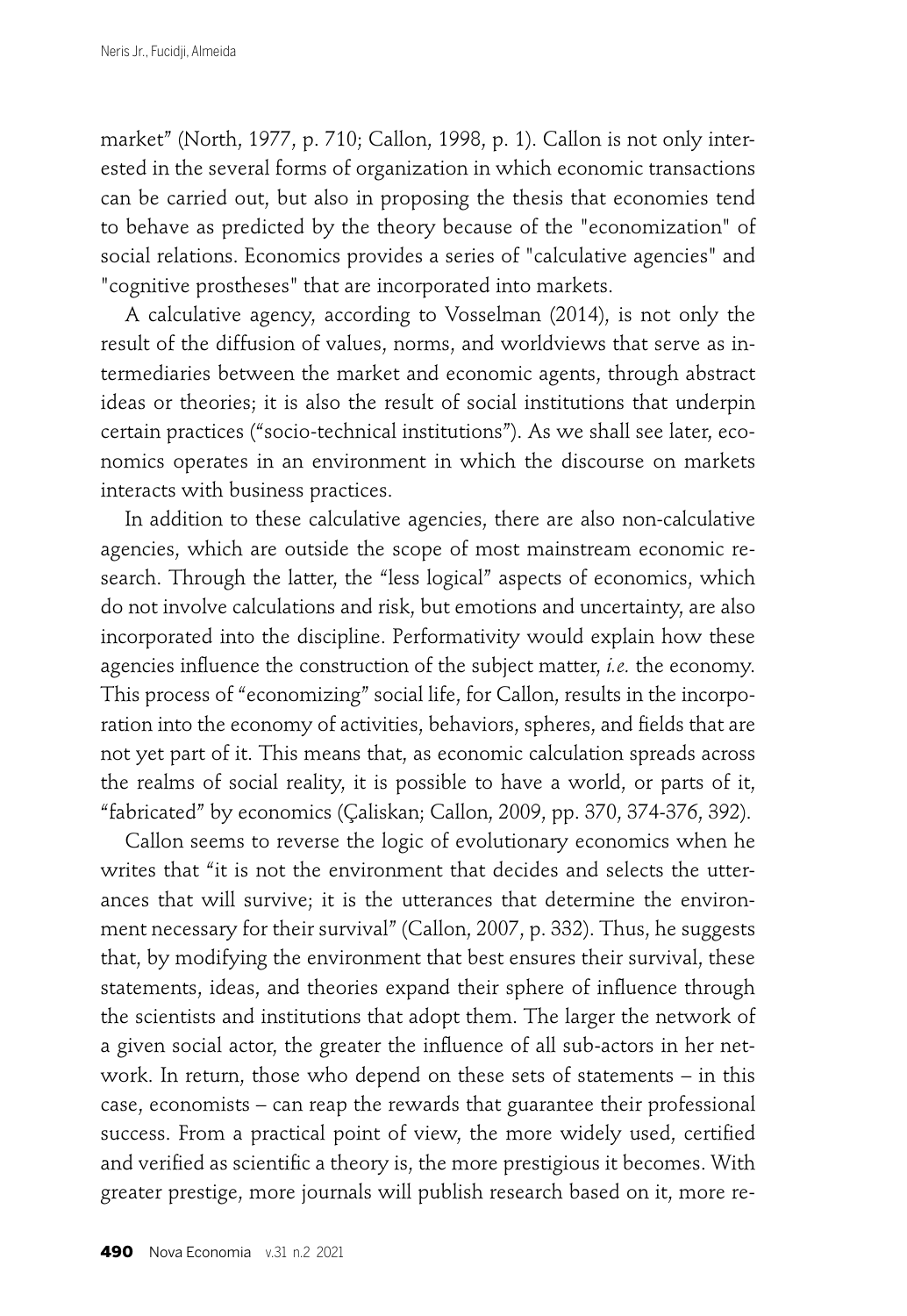search funding will be allocated to projects drawn on it, and it will gain more advantages not only in academia, but in the economic world at large.

According to Callon (2007, pp. 348-351), performativity should foster a convergence of the social sciences and a better consideration of the politics and organization of economic activities (*idem*, 2010, pp. 163-164), which are guided by "cognitive prostheses" (Çaliskan and Callon, 2009, p. 380). Theories and instruments are prostheses that materialize in institutions<sup>3</sup> that are efficient enough to allow calculations and to compare alternatives. These institutions, also called economizing behaviors, allow to expand the field of human action into the economic sphere<sup>4</sup>. As a consequence, "the implications of economization... are not limited to the (re)formatting of individuals. They also extend to the (re)configuration of social relations" (Çaliskan; Callon, 2009, p. 381). Thus, it can be said that economics is a program of economization of social reality. Let us see how this is possible using two examples: the Fontagne-en-Sologne strawberry market and the Black-Scholes derivative pricing model.

The study of the Fontagne-en-Sologne strawberry market in France is among some of the best-known empirical studies on the perfomativity of economics. According to Garcia-Parpet (2007 [1986]), this commune's strawberry market was designed according to the general equilibrium model of neoclassical economics by a lawyer whose only contact with economics had been during his Master's degree courses. Using the latest auction management technology at the time, and after numerous attempts to persuade the commune producers to join the system, the market operated so efficiently that, within two years, it became a benchmark for agricultural markets. Its improved information exchange system enabled farmers to upgrade their product quality and achieve more lucrative prices.

On the other hand, Donald MacKenzie's (2006, 2007) study of the financial market is a more elaborate example of the performativity of economics, which combines the process of "economizing" of social relations, the creation of "calculative agencies" and the view of institutions as "cognitive prostheses". For Herrmann-Pillath (2010, p. 246), MacKenzie's work

<sup>3</sup> Following Dequech (2009, p. 85), "institutions are understood here, in a broad sense, as socially shared systems of rules of behavior or thinking that have some recurrence".

<sup>4</sup> Institutional economists similarly argue that institutions are more than the "rules of the game". They not only limit human action but also promote and expand them (*e.g.* Hodgson, 2002, p. 215).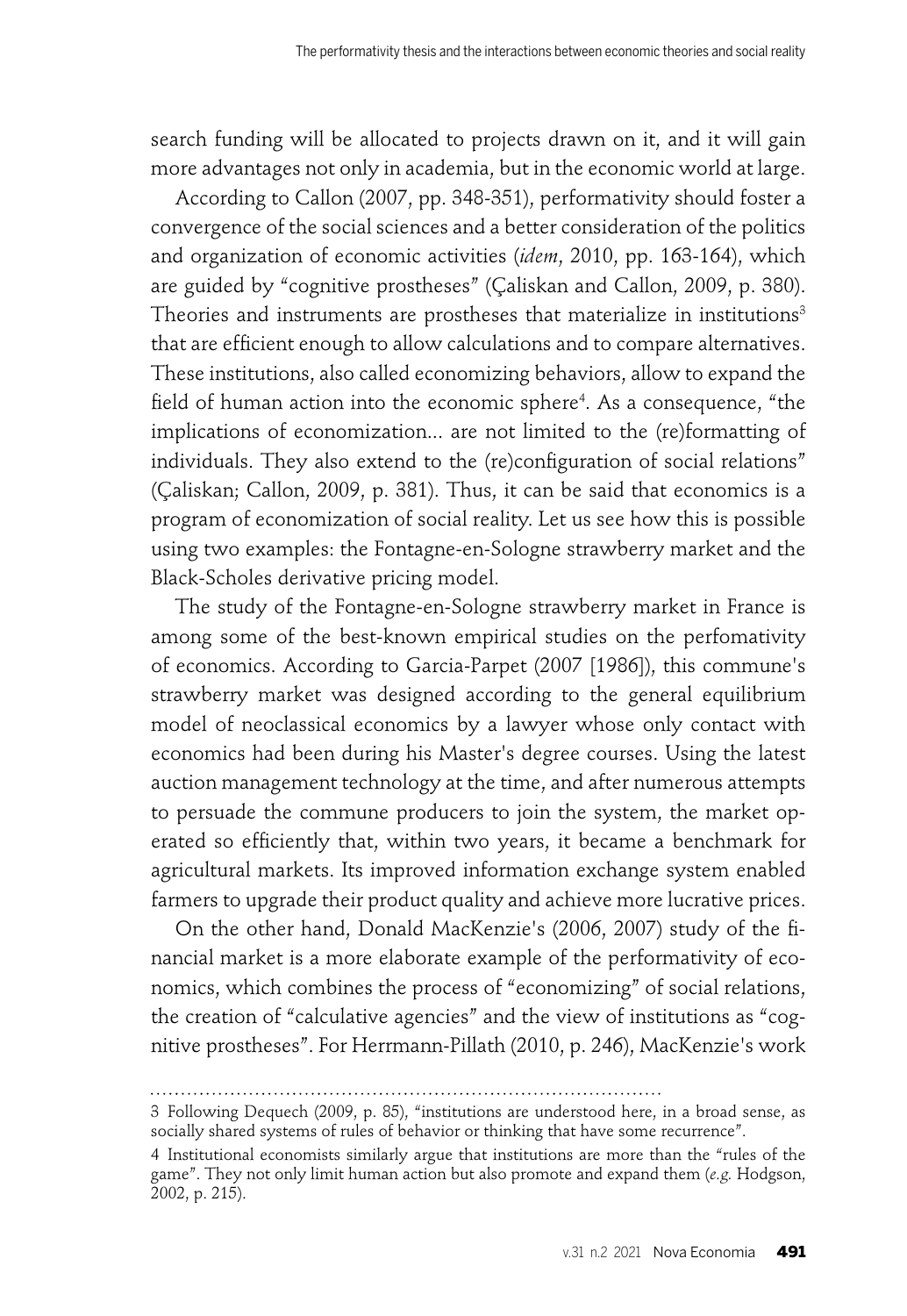demonstrated that economic theory plays a central role in the construction of events in the economic realm, through the Black-Scholes model, elaborated by Fischer Black, Myron Scholes and Robert Merton<sup>5</sup>. MacKenzie argues that there was a concomitant process of construction and application of the economic theory *vis-à-vis* the (re)configuration of relations within a given social domain, *i.e.* the derivatives market. Economic theory equipped financial markets with a pricing model, agents began trading according to it and, over time, the model became more faithful to the reality it represented — and *vice-versa*. The reality of the market was becoming increasingly more faithful to the model that represented it.

Before this model, there was no unified method to calculate derivative prices. Furthermore, there was a great deal of controversy about their legality. What made the Black-Scholes model so enticing to market participants, at the time of its introduction, were the "cheat sheets", calculated and distributed by Fischer and Black themselves (MacKenzie, 2006, p. 160-162). They contained theoretical prices computed by them "for all the options traded in the US". The sheets were cognitive prostheses in their purest sense, because they allowed simplifying calculations of complex differential equations, and thereby allowing their users to obtain faster results. Thus they could give a potential advantage in seeking arbitrage gains.

Over time it was noted that the price calculated by this model accurately predicted the prices observed in trading sessions (Rubinstein, 1985)<sup>6</sup>. In the end, Stephen Ross (1987, p. 332, emphasis added) wrote in the *Palgrave* entry on 'Finance': "Given that a theory works so well, the best empirical work will be used more as a *tool* than as a test... when judged by its ability to explain empirical data, option-pricing theory is the most successful theory not only in finance but in all economic science". Just a few months after this assessment was made, the crash of October 19, 1987 struck. The S&P 500 Index fell 20%, with simultaneous declines in

<sup>5</sup> Black and Scholes published their model in 1973. Merton developed the model and coined the term "Black-Scholes model" also in 1973. Scholes and Merton were awarded with the Nobel Memorial Prize in Economics in 1997. Black was mentioned in the Nobel address, but he had died in 1995.

<sup>6</sup> From an interview with Ariel Rubinstein: "I walked [to the most active part of the stock market] and looked at the [market price] screen and saw that it had prices identical to the [Black-Scholes] price sheet. I said to myself 'the academy has triumphed'!"(MacKenzie, 2007, p. 62).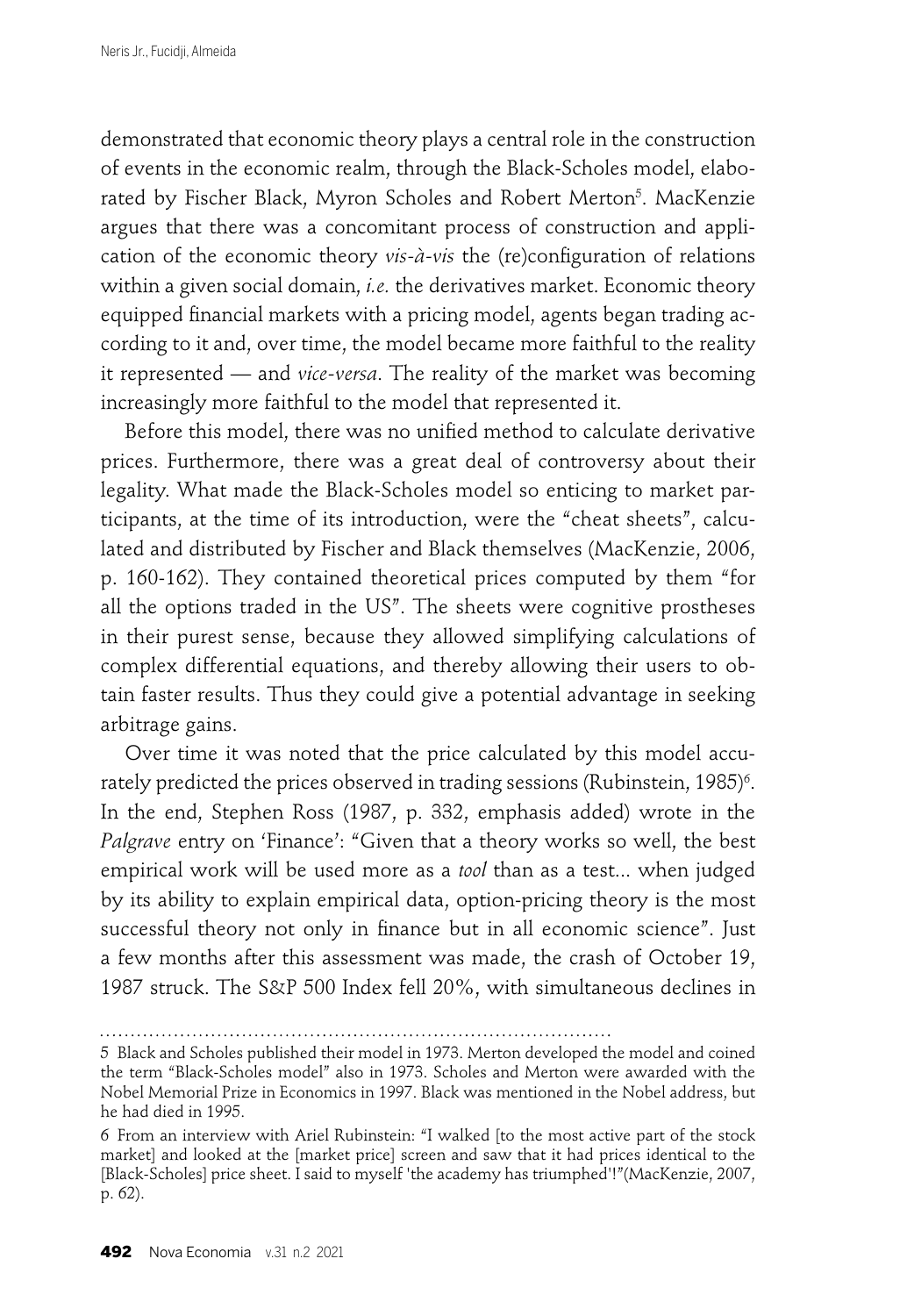international markets. The event would be called "The Black Monday" (Kindleberger; Aliber, 2005, p. 99). This event also set up the end of the correspondence between the Black-Scholes model and the behavior observed in derivatives market.

Then, why did such correspondence occurred in first place? To answer this question, MacKenzie (2006, p. 16-20) proposed three forms of performativity:

- *a)* generic: one aspect of economics (a theory, model, concept, procedure, dataset, etc.) is used by market participants, policy makers, regulators, among others;
- *b)* effective: the use of a particular aspect of economics has an effect on the economic process – there is a concomitant process of use and influence of the object of study over a domain of social reality;
- *c)* Barnesian7 : the use of one element of economics creates economic processes rather than describing them. In other words, there is a possibility that economic processes or outcomes may be altered to better match the model. Practical use of a theory or model can also modify economic processes and make them less like their theoretical description. In this latter case, divorce between the real world and economic models becomes salient, in a process MacKenzie dubbed "counterperformativity"8 .

Thus, according to MacKenzie, the Black-Scholes model was performative in the Barnesian sense before the Black Monday. After that, Rubinstein's correspondence lost its value. Some authors have argued that overuse of the model may have been one of the factors that led to the crash (MacKenzie, 2006, p. 259; Carlson, 2007).

Similarly, the Fontagne-en-Sologne strawberry market thrived for years until technological and institutional changes made its *modus operandi* inefficient (Garcia-Parpet, 2007 [1986], p. 49). Changes in auction technology and the distribution system, such as the rise of supermarkets, as well as the migration of producers to other products, forced market managers to

<sup>7</sup> Initially called "Austinian performativity," MacKenzie changed the adjective because Austin's approach is purely linguistic and has to be adapted to the social sciences. MacKenzie adopted the term "Barnesian performativity" in honor of his supervisor Barry Barnes, one of the first scholars to introduce the concept in the social sciences (MacKenzie, 2007).

<sup>8</sup> This insufficient (if any) consideration of performative failures is the point on which Brisset (2019, p. 16; Part III) draws his critique: economics does not always perform the economy and often the latter resists and modifies the former.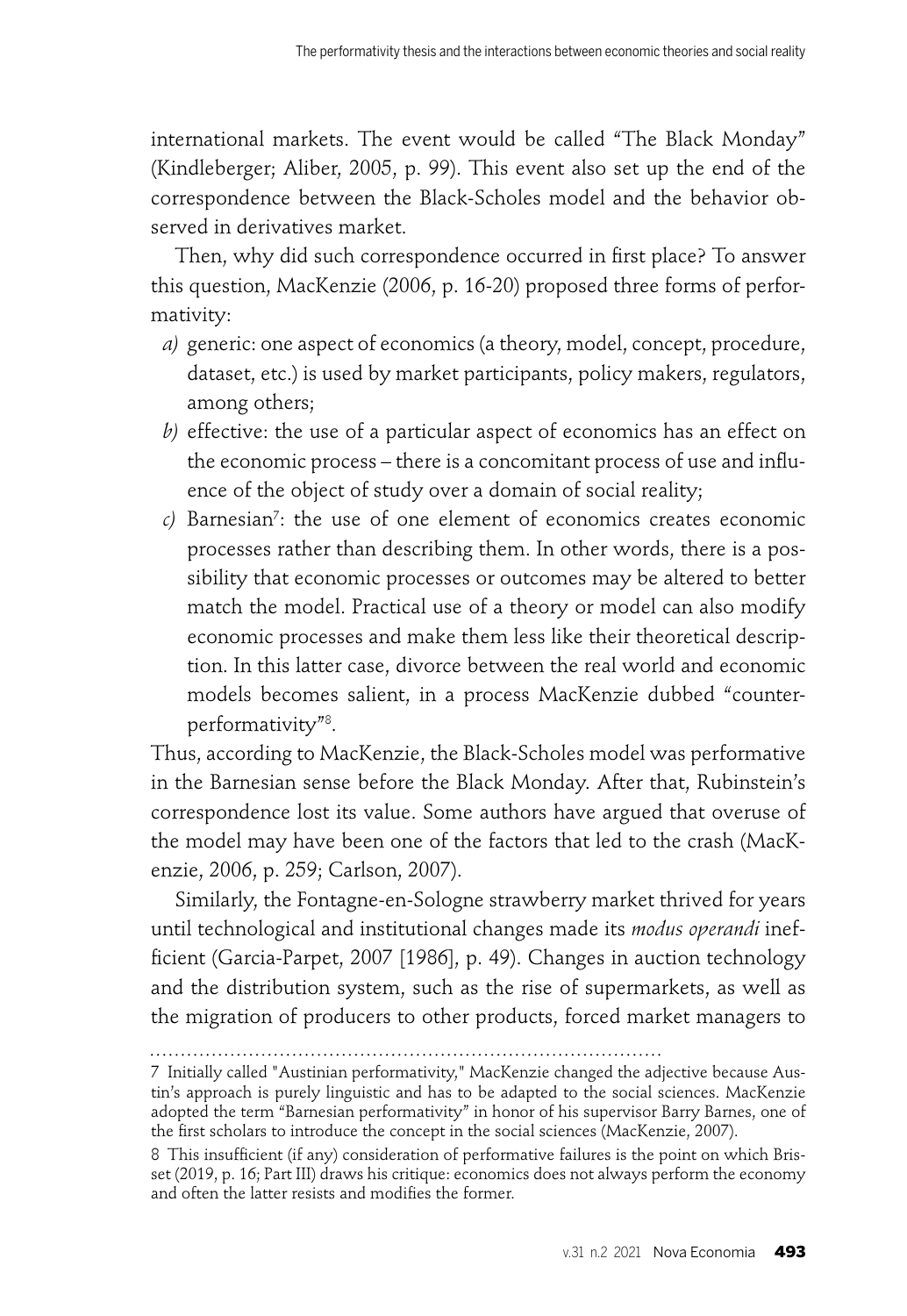also change to keep up with the times. As a result, the traits that made the Fontagne-en-Sologne market so distinctive were diluted. This perception of the transience of economic theories and social reality would thus be an advantage of the performativity thesis over less (ontologically) sophisticated theories. However, this thesis is still the subject of controversy due to misinterpretation by some authors or even exaggeration by its proponents, as we will see in the following section.

## 3 **Debates on the performativity of economics**

Both the definition and interpretation of the performativity thesis received a varied treatment in the literature. Without intending to encompass the full range of interpretations, we select those that seem relevant to our argument and, in the next section, we explain why we believe that performativity is useful for discussions in economic methodology. In this section, we group interpretations into three categories: a) ambiguous interpretations, which are criticisms that point out to limits or show an unwillingness to work with the thesis in terms of economic sociology; b) critical interpretations, which are those that deny the epistemological value of the thesis or even point out the danger and errors involved in its adoption; and c) constructive interpretations, which clarify, correct and enrich aspects of the original thesis. We hope our paper will be a contribution to this third group.

## 3.1 Ambiguous interpretations of the performativity thesis

According to Santos and Rodrigues (2009, p. 990), performativity is social engineering: "economists can produce through their engineering efforts the 'calculating agencies' postulated by neoclassical theory, that is, *homo economicus*". According to the authors, the performativity thesis implies that economists have the power to create behaviors or even markets in the economy. This statement about the performativity thesis is related to the idea of "creating calculative agencies". However, we find this argument to be mistaken. Our understanding is that the performativity thesis instead proposes the exact opposite. Namely, that it is *economics* itself, not the economists, that is capable of *shaping* – not *creating* – behaviors and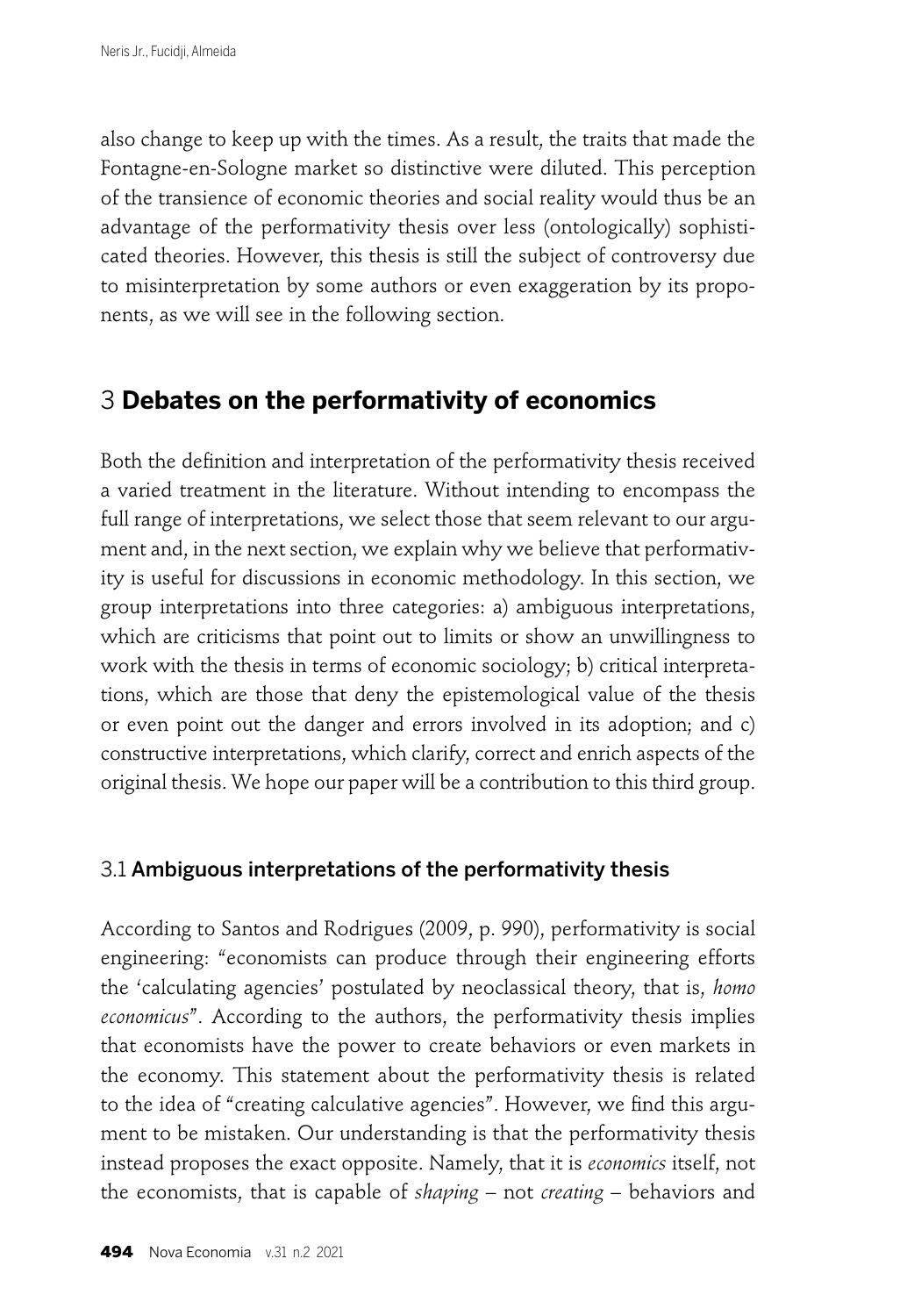markets. If interpreted as the claim that the economist or economic theory creates something unilaterally, the thesis will be hardly supported.

The performativity of economics is a network effect and not the result of deliberate human action. It is not result from the intentional activity of economists that participate in the market, but from the theories they produce, that are embedded in the relationships that constitute the economic and social realms. Thus, they shape the *loci* of action of the economic agents, *i.e.* the markets. In this sense, Santos and Rodrigues (2009, p. 990) accept the claim that economics is performative, contributing to the commodification of social life. However, the authors argue that this construction happens due to "economic engineering". Again, the interpretation seems mistaken to us, since the performative process is heterogeneous, being both "economic" and "social". Moreover, Callon assumes not only the existence of calculative agencies, but also non-calculative ones in the markets (Vosselman, 2014, pp. 186-187; Callon, 1998, pp. 38-40).

In contrast to the idea that economics is an instrument to build markets, we argue that economics itself is an actor that is rooted in social reality. Thus, our understanding is that performativity is not manifested by the deliberate actions of economists aiming to shape society, but rather in the theoretical statements that economists make. Such statements by economists are "[actors] that are made to act through other [actors] in concrete and contingent sociotechnical networks" (Vosselman, 2014, p. 187). In other words, specific material conditions are required for the statements to fulfill the felicity conditions. The idea that performativity can create something *ex nihilo* is denied by Callon himself (2007, p. 327): performativity is not about creating but about making *it happen*. The idea of "lock-in" demonstrates that theories have a historical dimension and that they are born and maintained through the agents' role in social reality. In his words:

> *Lock-in denotes the mechanisms by which the evolution of a market or institution becomes irreversible. Choices and decisions made during the previous period have the power to limit the range of possible choices and decisions in the subsequent period. Progressively, the range of possible options narrows, closes, and locks in so that agents have no choice but to renew the choices made earlier. They are prisoners, trapped in nets from which they have neither the resources nor the desire to escape; they are submerged in the same structures they helped to manufacture (Callon, 1998, p. 48).*

We acknowledge, however, one aspect of this criticism: by treating economics itself as an actor in socio-technical networks, Callon seems to give economics too much autonomy. Understood in this way the performativ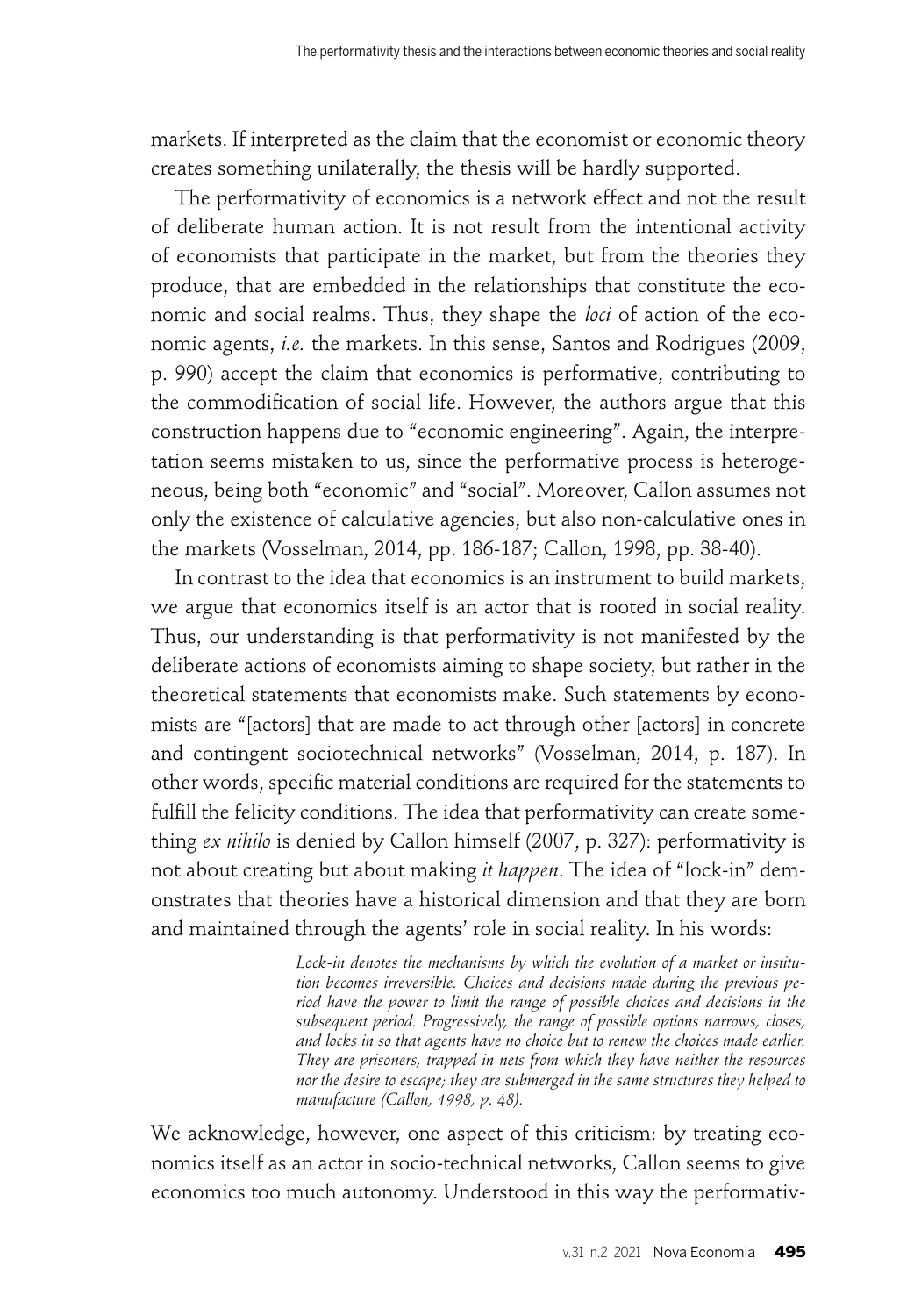ity thesis seems to go too far, since it not only (re)affirms the superiority of a particular (mainstream) approach, imprisoning economics to that particular approach. This is the interpretation of Mirowski and Nik-Khah (2007), for example, who emphasize the conservatism of the performativity thesis when it states, against most critics of rational choice theory, that *homo economicus* exists because the economy is embedded in economics. Indeed, read this way, the thesis should be strongly questioned. Callon seems to acknowledge this when he states that the "organizational mode" (the market) is immersed within neoclassical theory and not in society (Callon, 1998, p. 29-30). This problem of separation between the world in the models and social reality is the subject of the following criticisms.

### 3.2 Critical interpretations of the performativity thesis

The claim that the economy is embedded in economics – and not the other way round – is problematic because, among other things, it implies that the economy, as part of social reality, is the inexorable product of a model of interpretation formulated within economics. Miller (2002, 2005) discusses this issue from an anthropological perspective. For him, the problem with the performativity thesis is that it does not separate the real (the social reality) from the virtual (the models that seek to capture this reality). Miller argues that the power of economic theory lies in its discourses, rather than being an actor in a sociotechnical network. The analogy he makes between priests and economists is illustrative (Miller, 2005, p. 5). Like the former, economists spread the gospel of the market, and countries must follow it. International bodies, such as the International Monetary Fund, act as part of an economic episcopate. Therefore, the other countries must conform to the capitalist tenets, or be punished for their heresy.

The idea of performativity, in this sense, would then be related to a successful attempt by economics at virtually controlling the world, as if it was the highest stage of economics imperialism. However, according to Miller (2005), there is a gap between economic theory and how markets actually work. A theoretical market is an ideological model, not an empirical phenomenon, intending to create normative conditions for exchange (Miller, 2005). He criticizes the notion of "economization" (or "calculativity") embodied in "socio-technical agencies" or, in general, in the decision-making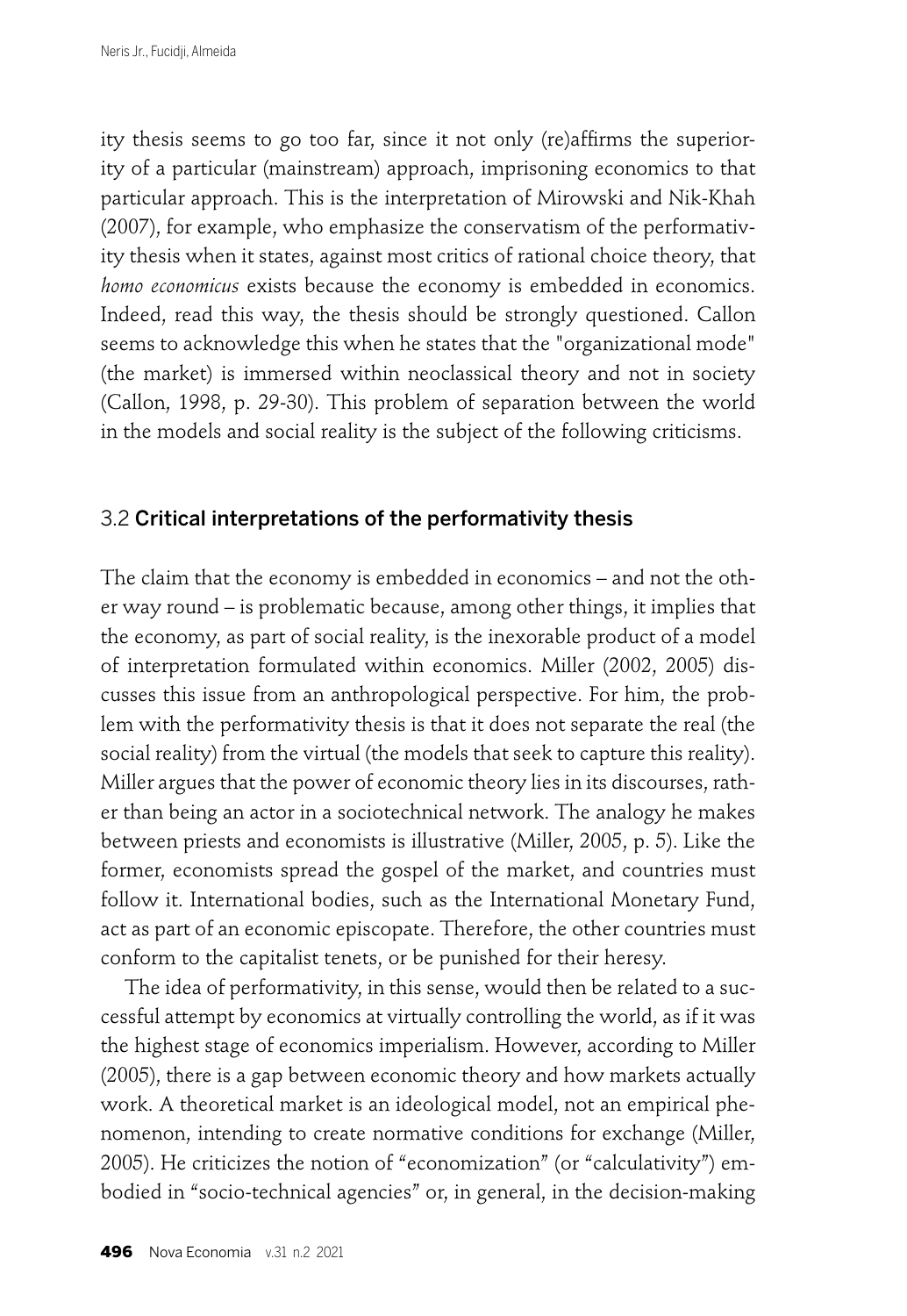process of agents and institutions. Nevertheless, from the performativity examples discussed above (strawberry and derivatives markets), it is possible to see that there is indeed a way to incorporate decision-making mechanisms (cognitive prostheses) in certain environments, which Miller seems to deny.

For Miller, decision-making is not a matter of disentanglement, but a totalizing affair. That is, the devices by which the economy is shaped by economics are not purely economic, but are mixed with other processes in which economics is rooted. In his view, Callon, by contrast, is merely reproducing a notion already existing among economists about the power and "superiority" their theories have over social life (Fourcade *et al.*, 2015). Miller draws attention, then, to the fact that economics does not have this ability to shape the economy, because both domains are rooted in a larger social reality.

As we propose, it is precisely because it is rooted in a social reality marked by changes brought about by interactions between individuals, symbols, discourses, powers, etc., that economics can interactively shape the economy. We understand it different from Callon, by pointing out that there are differences, gaps, displacements, and translations between the economy and economics. Callon (2005, p. 11) reduces the issue to a battle between the social sciences: the ultimate goal of the social sciences is to engage in "different anthropological projects that struggle to impose their conceptions and their execution". Economics is involved in this struggle for power in the social sciences, seeking to reinforce its "superiority" (Fourcade *et al*., 2015).

Another similar criticism comes from Mäki (2013). For him, economic theories do not shape the economy, nor do they investigate it. It is the *people* who do it, in their various roles within society. They are exposed to research results and they learn, directly or indirectly, about the content of economic theories, their explanations and predictions. Perhaps they can be persuasive enough to induce people into changing their beliefs and motivations – which in turn impacts on the economy. To him, the flow of these complex bonds is an indirect causal relationship rather than a constitutive one, as in Austin's original statement. Mäki (2013, pp. 450-451) even considers a reversal in the performativity thesis – in the sense that the economy performs economics – but he does not develop it, since he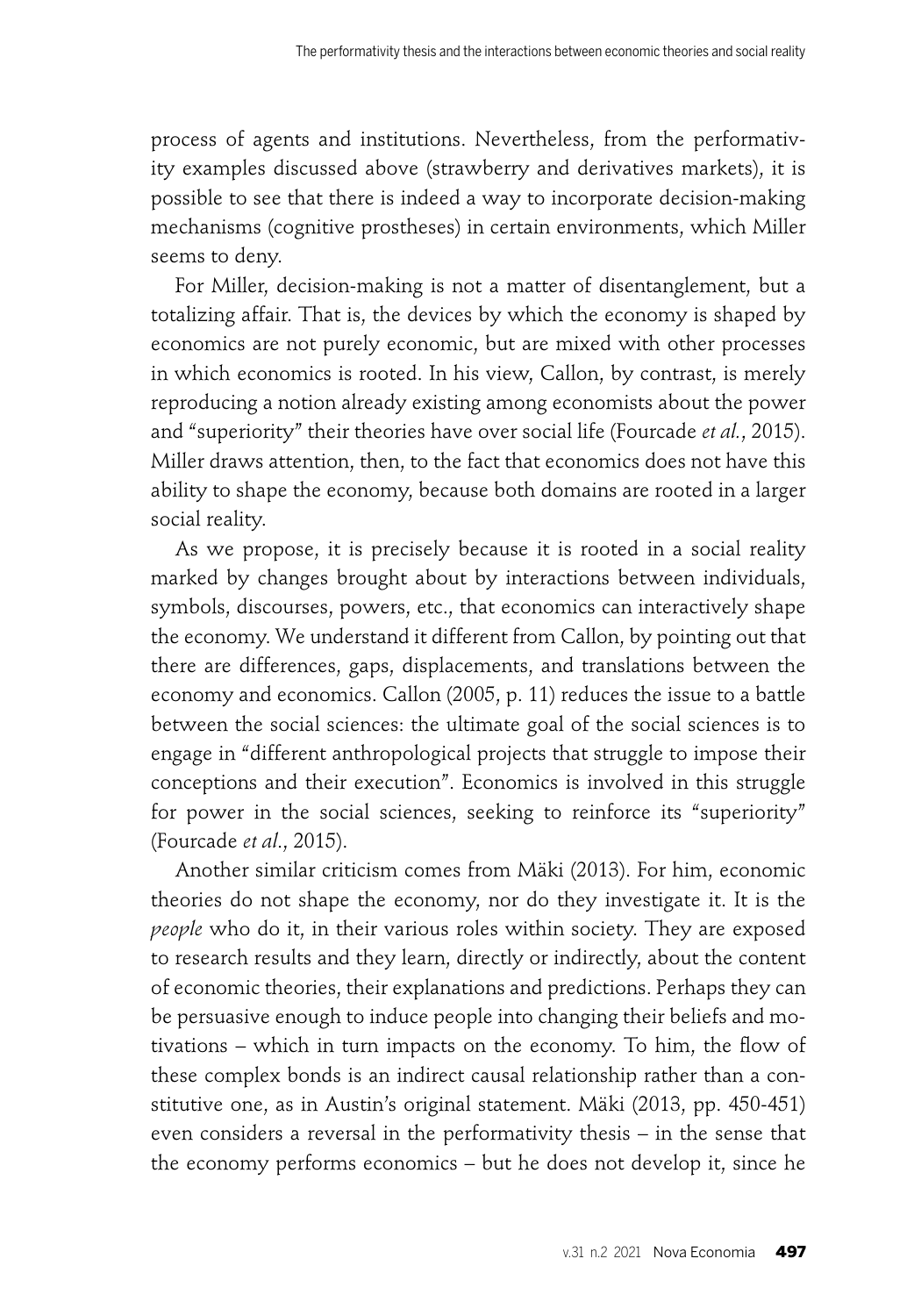finds little sense in this formulation, from an Austinian point of view<sup>9</sup>. We will return to this idea in the interactive approach we propose, but before proceeding, we point out some constructive interpretations that will be useful to our argument.

## 3.3 Constructive criticism of the thesis

In the light of what has been discussed, an important step in our proposition on the interactive nature of performativity is to attempt solving its ambiguities and criticisms. In the first case, we need to clarify what the thesis means; in the second, we should stop it from going too far. The performativity thesis can be taken as an explanation of the reason why some theories become mainstream and to understand how these theories can go beyond the academic walls. The reinforcement of this position is linked to a dynamic interaction between ideas, institutions, and behaviors.

On this issue, using the theory of sociotechnical networks, Brisset (2016) argues that people act in markets according not only to their expectations, but also to the expectations regarding the behavior of other agents, such as in Keynes's "beauty contest". In turn, these expectations are based on an information set and on economic theories, which the agents share. Assumed in this way, a theory gradually becomes a coordination device (Ferraro *et al*., 2005, p. 9; Callon, 2007, p. 322), either deliberately or not. Thus the strongest and most prestigious theories may reinforce their dominance. We see a two-way process of reaffirming the status of a theory, which is due not only to its broader acceptance within economics, but also to its use in the economy.

The second constructive point concerns the relationship between agency and structure. Brisset (2016) highlights two arguments by Bruno Latour  $(2005, 2011)$  on this. The first is that Latour opposes the understanding of social structure at the macro level as an aggregation of individual behaviors. For Latour, the social sciences cannot conflate all agencies with actions by other agencies – society, culture, structure, fi elds, individuals, or

<sup>9</sup> The point of Mäki's critique (2013, pp. 451-452) is that the Austinian concept of performativity refers to constitutive, non-descriptive, and non-causal statements. The interactions among phenomena studied by economic sociology are causal – so it has nothing to do with Austin's original formulation. Worse, by mistaking constitutive relations for causal ones, the nature of economic phenomena could be obscured by performativity.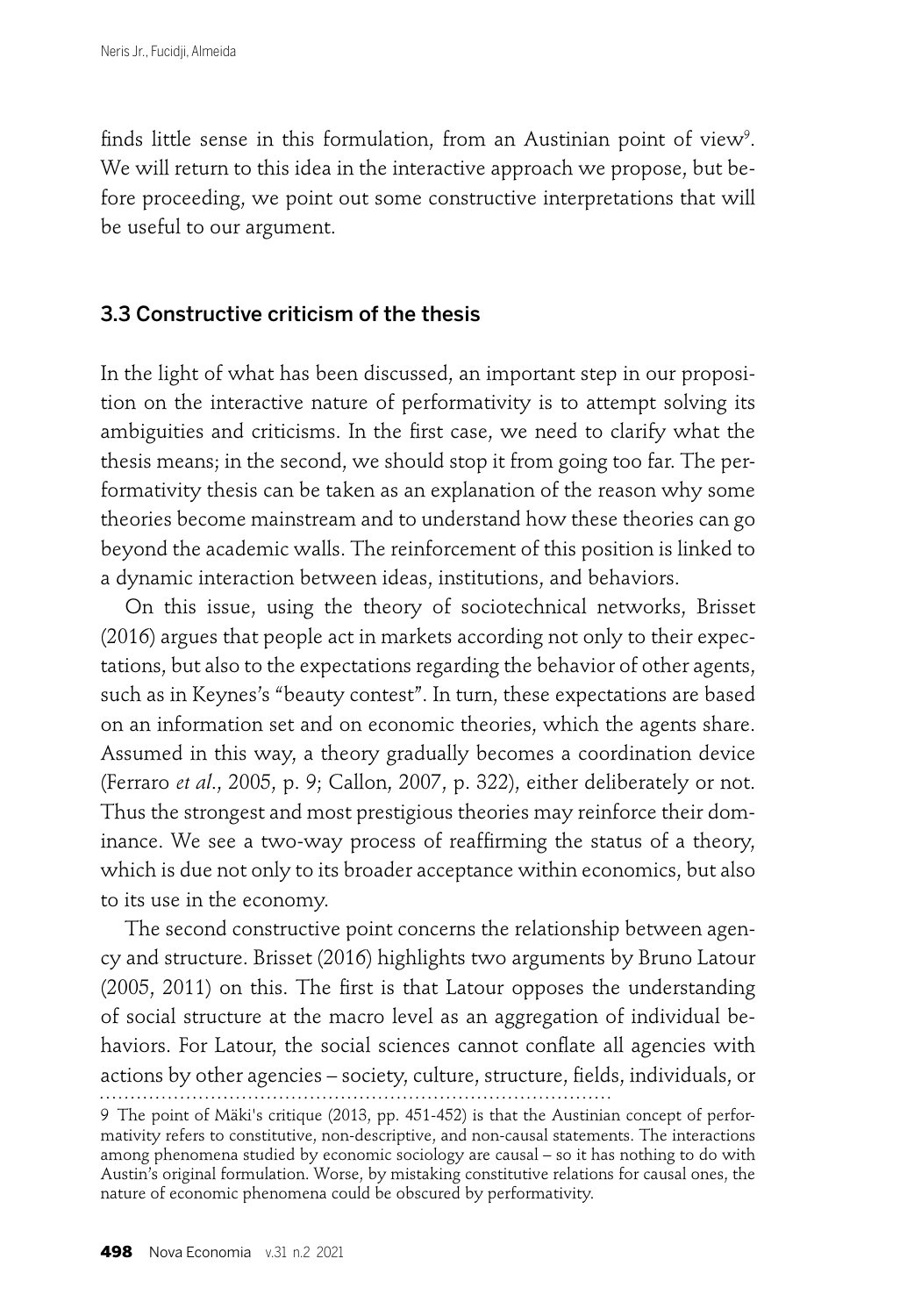whatever else – that would in itself be social. From this it follows that the individual must not be reduced to the action of the "calculative agency".

This second argument is in line with what has been stated earlier, that there is no *a priori* common world to be theorized (Latour, 2011, p. 40). And this is crucial: to perform a realm of reality, a theory must become a social device and must be socially accepted in a world made up of distinct social structures. That is, one must take into account the motivations of individuals, their cognitive structure, and the consensus within society that motivates action, powers, ideology, etc. This implies that power of economics is more an interactive than a hierarchical process. These are the points we try to summarize below.

## 4 **An interactive approach to the performativity of economics**

In our view, the performativity of economics is related to the attempt – either deliberate or not – at shaping the economy according to the models of representation and interpretation produced within economics. Economists and their peers are the agents that perform the economy by attaching theoretical discourses to their devices that can influence the environments in which they operate. This definition implies that shaping is a process related to the influence of academia, but it is not all. In our perspective, the felicity conditions for this performative act hinge on the interaction between ideas, institutions and behaviors of individual agents within social reality<sup>10</sup>. We illustrate this in Figure 1.

According to Figure 1, models developed within economics may be applied to the economy through the acts done by particular economic institutions. These institutions make them more palatable to the public through metaphors, analogies and languages, which are cognitive devices shaping the view of decision-makers. Thus, the economy may show results similar

<sup>10</sup> In the same vein, Brisset (2017, pp. 13-15) criticizes the interpretation given by MacKenzie (2006) to the derivative market conformation to the Black-Sholes model. For Brisset, the derivatives market did not conform to the theoretical pricing model for two reasons: a) price distribution was already leptocurtic before the introduction of the model; b) the conformation of actual price to the predicted one depends on conventions (that is, the action of market participants), thus there is the potential for counter-performativity, given the diversity of market participants' assessments.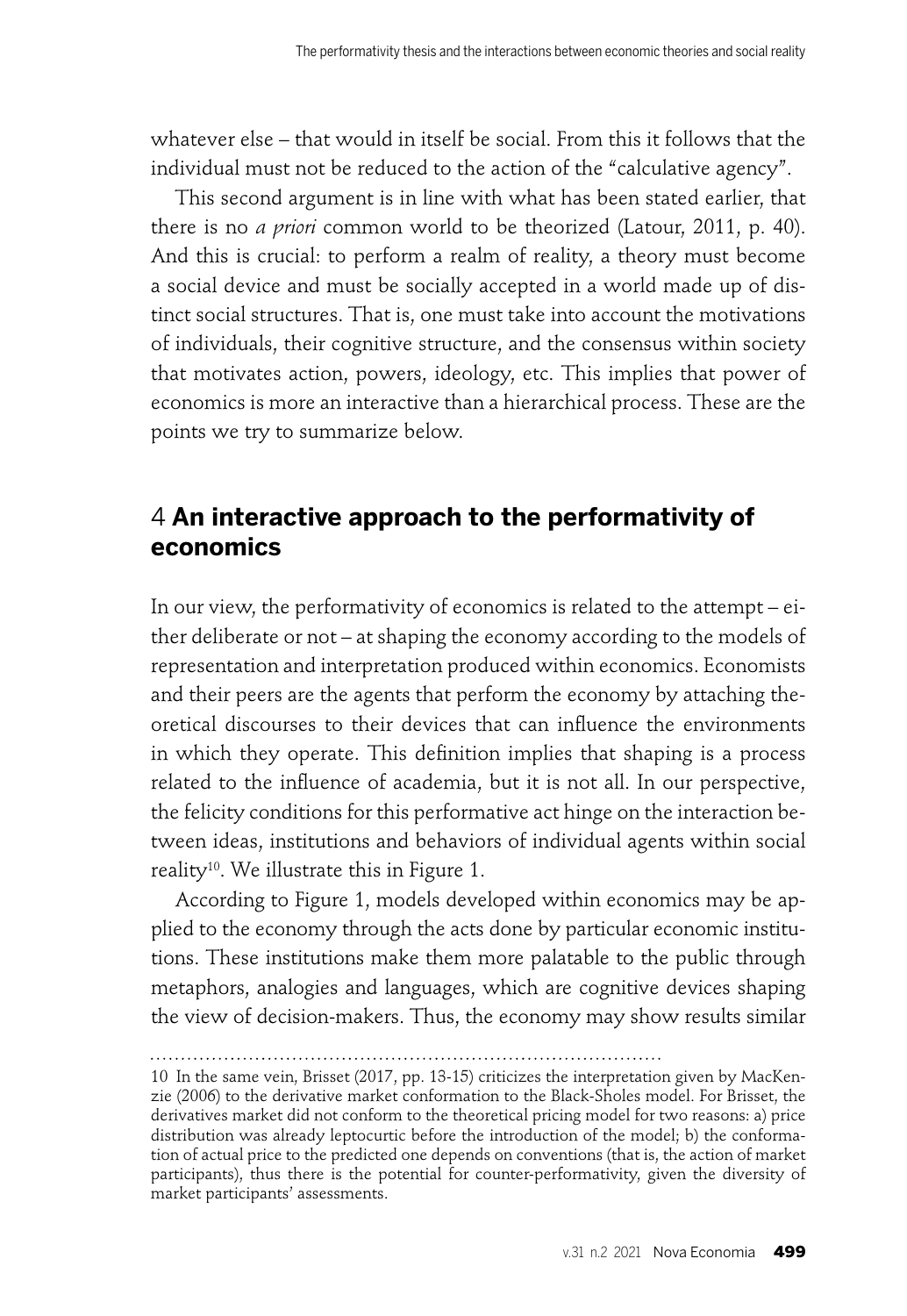to those predicted by the theory or, conversely, may behave differently than predicted (counter-performativity). In turn, the fact that agents have a cognitive structure that is not reduced to "economization" – because they have other motivations related to the institutional, political, social, technological and ideological contexts in which they are situated – implies that they also have power (even if not fully exercised) to change economics when interacting with institutions (Mäki's, 2013, p. 450, "reverse performativity").



Figure 1 An interactive approach to the performativity thesis

Source: Herrmann-Pillath (2013, p. 142), adapted by the authors.

It follows that the economist, or any other agent equipped with an economic theory, is an actor within social structures. This implies that it is not the individual who is responsible for unilaterally performing the economy. He is part of a network of relationships that is beyond economics. Moreover, the actions and behaviors of individuals in the social structure are always mediated by structural inheritance (rules, relationships and social positions) from the previous generation. In the economy, for example, individuals both reproduce and change existing structures through social activity. Those structural aspects modified in the present will, in turn, be bequeathed to future generations. This is Margaret Archer's (1995) transformational model of social activity, which influenced critical realism in economics (Lawson, 1997, 2003).

When we present performativity in this way, we move away from authors who analyze it as a passive adoption of cognitive prostheses in the economy. They claim that such prostheses are behind the process where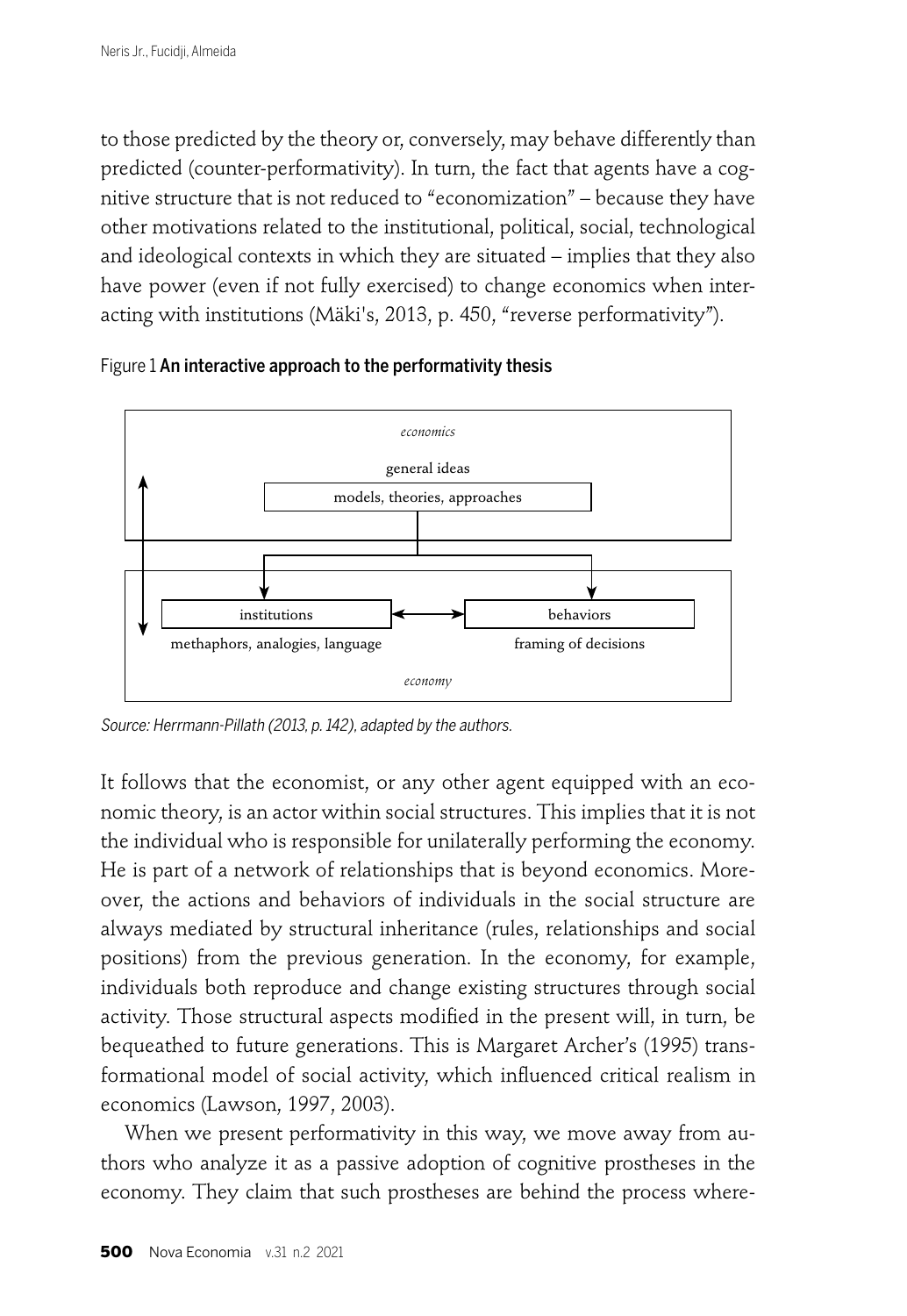by the economy becomes more like the economic models (Çaliskan; Callon, 2009; MacKenzie, 2006), and it helps us to think in a more dynamic way (Brisset, 2017; Herrmann-Pillath, 2013). In other words, we propose that the interaction happens in a reality with social agents subjected to several motivations and reasons that interact with each other, being also subject to unpredictable results *ex post*. In this sense, performing is an action, intentional or spontaneous, of agents that use the economic models and theories to interpret, analyze and influence reality. More than saying economics perform something, we intend to show that economists and the policy- and theory-making institutions offer elements to mediate the reality, with their coordination devices and cognitive prostheses. With this, they are able to influence motivations and reasons. This allows us to say that the most successful theory or approach in this process will also be the most influential one, and, therefore, the most dominant one. However, it also opens up the possibility that economic agents can influence economic theories, once they are all embedded into the same social reality which economics is part of.

Thus, we propose that performativity has an interactive character. In the moment *t* agents use the existing devices of economics, inherited from *t* – *1*, to act in the economy. As a result, there is a potential for economic ideas to perform the economy. This modified economy, by the action of economics devices, will now be able to transform or reproduce economics in *t* + *1*. In the remaining pages of this section we will show how this interaction process happen, emphasizing the components from Figure 1.

## 4.1 Ideas

Considering the scientific field as an arena for power and prestige (Bourdieu, 1976), we must admit that mainstream economics has more conditions to influence reality than alternative economic theories. We make two assumptions about this theory: a) it is required to be stated in formal models; b) it has the power to shape the perceptions and actions of economic actors by means of their explicit and implicit discourses and interpretations.

Mainstream economists expose, systematize and discuss their ideas through models. Doganova (2015) argues, after Morgan (2012, chap. 4), that the different types of economic man "allow different modes of research". Knight's slot machine individual, for example, was designed to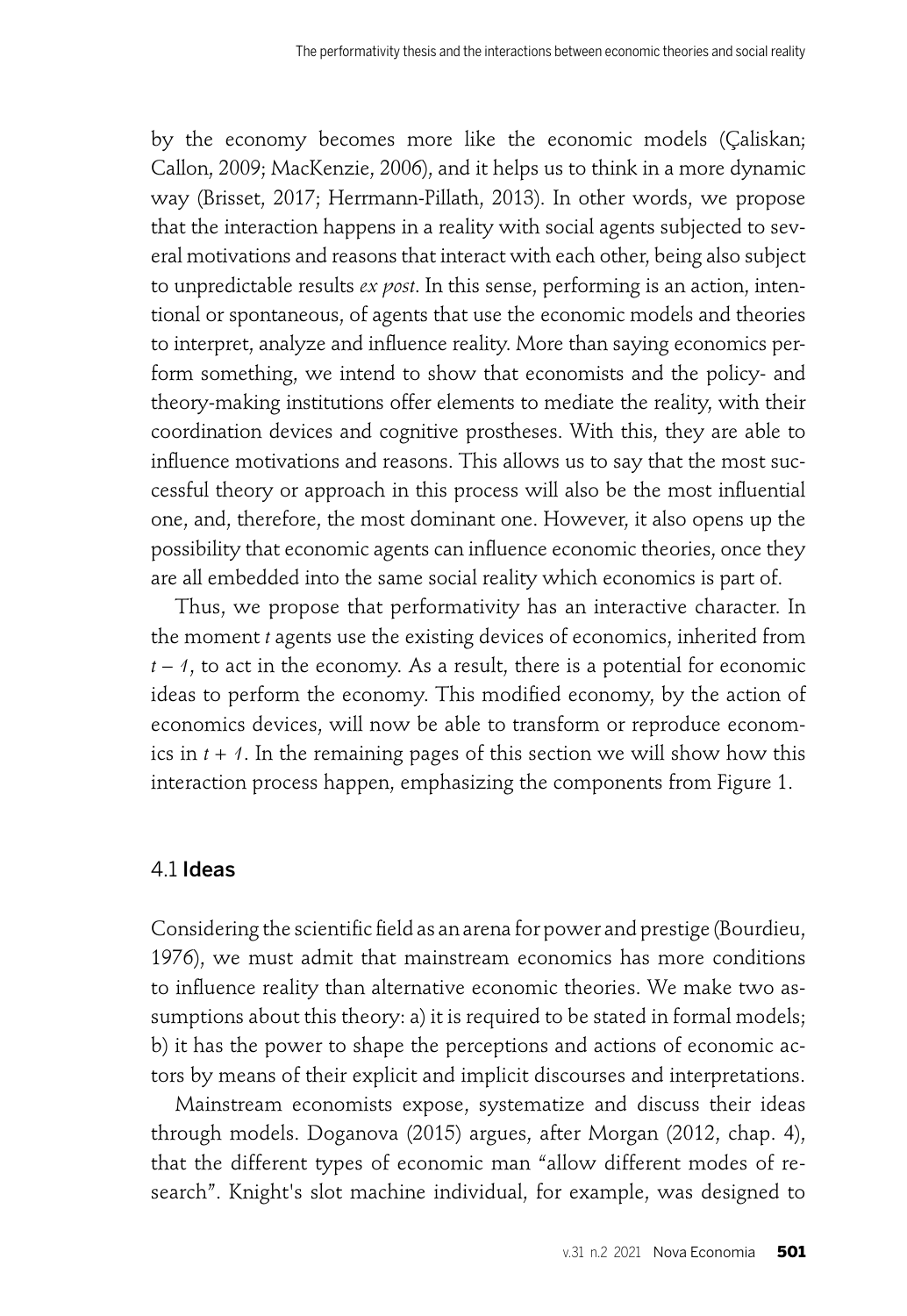live in the world of neoclassical economics without being used to investigate "the world of the economy out there". On the other hand, the rational economic man, the standard framework of contemporary mainstream macroeconomics, is able to make "right" choices from publicly available information, and has become a reference for how individuals should behave. In management literature (Cabantous *et al*., 2010), managers were transformed into "rational men" through adapting economic theory (*e.g.* decision analysis) into a series of coordination devices (*e.g.* decision trees, influence diagrams) that were used and sold by consulting firms and organizations whose members have been educated and trained in mainstream economics. And, of course, the Black-Scholes spreadsheets mentioned before. Thus, economic models are cognitive prostheses that economists work with, as well as tools that help to shape the economy.

In general, mainstream economists rarely discuss other approaches in the philosophy of science. They adopt a modeling epistemology that is generally associated with their ontological conception of economics: atomistic agents in perfectly predictable relationships with each other, and processes of economic life conceived as fundamentally mechanical, leading to equilibrium. How has this framework become dominant and even contemptuous towards its alternatives?

Firstly, for mainstream economists, making models with recognized false assumptions is not seen as a failure. Milton Friedman (1953) had already written that economists should not worry if their assumptions were unrealistic, if the predictions of the model were correct – and Friedman numbered several *caveats* to the term "correct". Secondly, formalization is considered an element that makes economics a "more scientific" discipline compared to other social sciences. In the words of Robert Lucas (2001, p. 279), "mathematical analysis is not one of many ways of doing economics: it is the only way. Economics is mathematical analysis. Everything else is just images and conversation". Thirdly, economists seem to believe that their models are useful for a wide variety of purposes, that is, the serviceability of economics supposedly occurs in all aspects of social life (*e.g.* crime, family affairs, suicide).

It is in this sense that Dow (2013, 2015) states that economics has performative power whenever the agent of her reality is assimilated into the mainstream approach. Understanding reality is a socially mediated cognitive act, done by the media and business organizations that adopt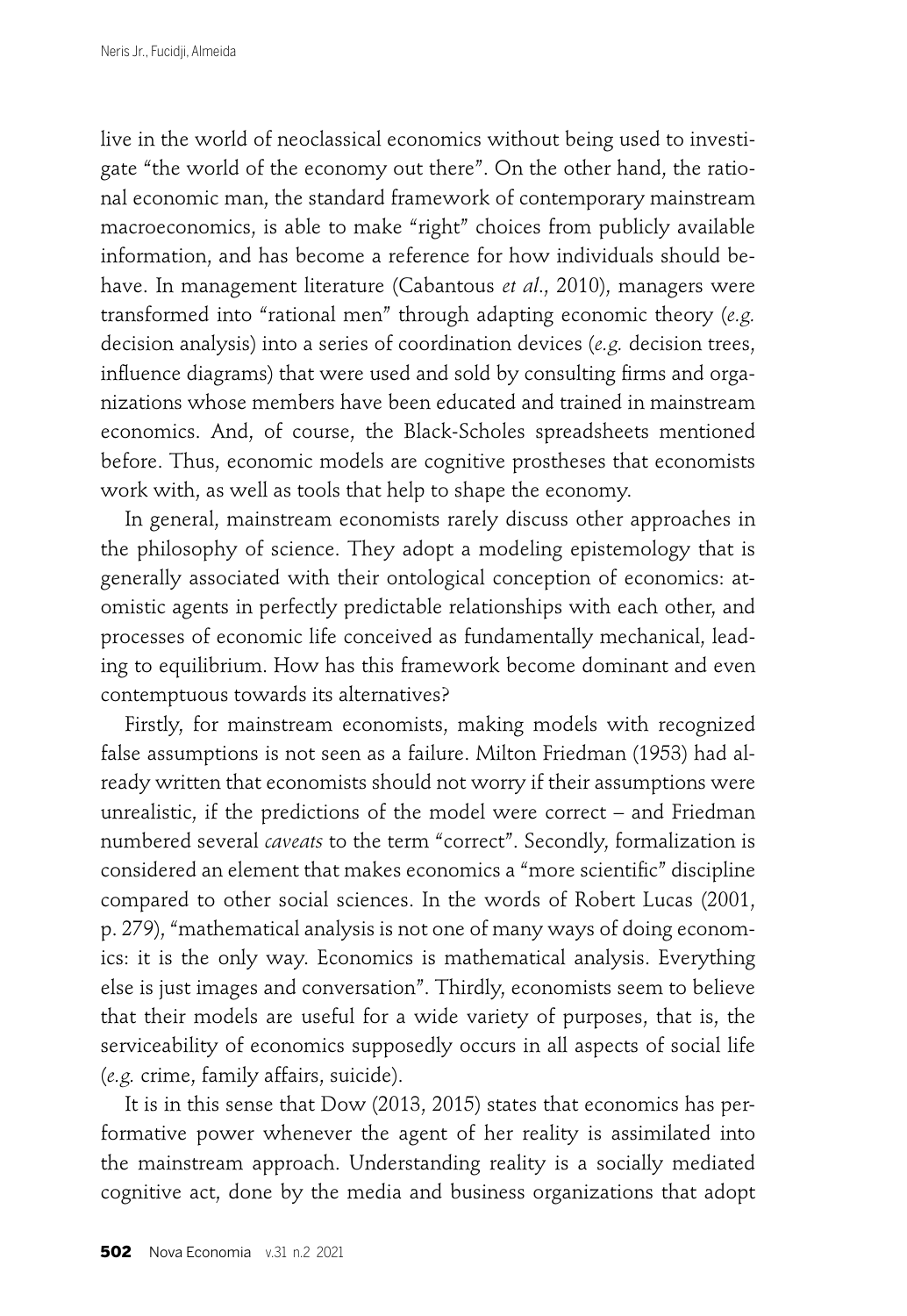the mainstream approach as a supposedly appropriate way of building knowledge and interpreting economic phenomena. This framing process, according to Dow, decides what is included or excluded from the public conversation, determining the way in which something is presented and therefore perceived. Mainstream theorists frame reality into formal models. The axioms of rational choice theory and the mathematical equations contained in the models can be formulated into reduced forms for *ex post* testing. Moreover, the mainstream methodology enables formalization, making it more serviceable than its alternatives.

Thus, economists build models of representation and interpretation of reality and expect them to be serviceable to analyze the economy. The assumptions about agents' behavior are fundamental: it is in financial markets that an economic model came the closest to the perfectly competitive market described in its theories. In other words, it is here that its performative effect, through formal models, is most clearly perceived. But, as Dow points out, performativity is also present in monetary policy, where inflation projections are conditional on market agents' expectations on inflation and interest rates. The central bank is continually aligned with these agents through reports, pronouncements, and briefings in order to maintain a particular view on the future state of the economy in line with its economic models. How institutions translate these models to the general public will be discussed below.

We agree with Dow on the causality and the agents of performativity. However, Dow seems to argue that only the mainstream approach of economics is able to perform reality. This is an *ex post* analysis. On the other hand, we propose that an approach becomes mainstream *because* of its capacity of being accepted as the agents' cognitive prostheses and devices that, in turn, allows them to instrumentalize and mediate reality. Besides, Dow argues that it is economics that perform the economy, while we argue that it is the agents that provide tools and persuade the stakeholders to use them to interpret reality, and in turn influence it again through "reverse performativity".

### 4.2 Institutions

Let us turn to the question of how economists can perform the economy through institutions. Broadly speaking, this can be declarative: metaphors,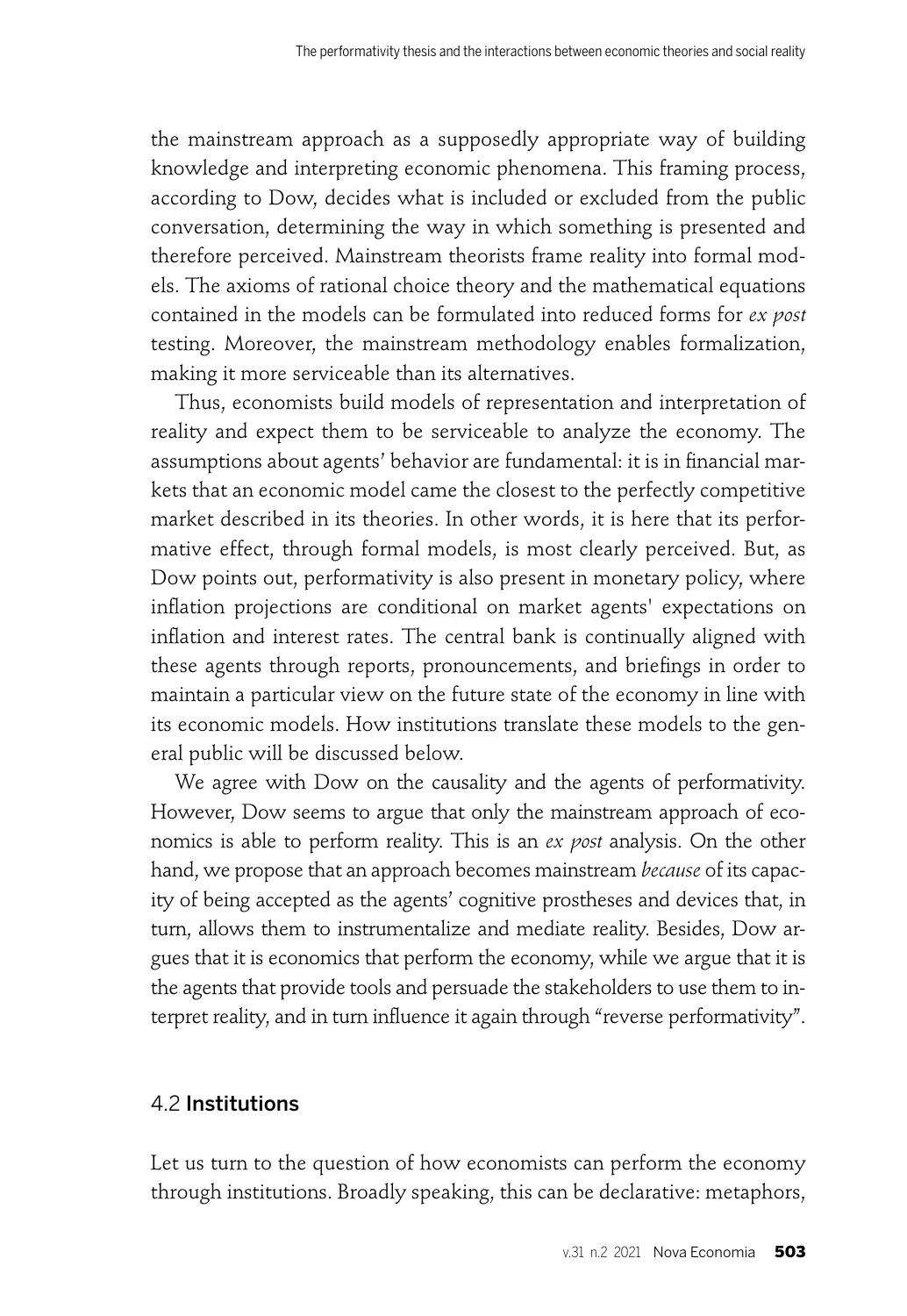analogies and language have the power to shape behaviors and structures of reality. Building on Barry Barnes and Masahiro Aoki, Herrmann-Pillath (2013) builds a model of institutional analysis and social reality.

According to him, Barnes (1995) claimed that the social structure emerges from symbolically mediated interactions between individuals, so that neither structure nor individuals can be seen as independent causes of social actions, but are symbolically constituted through a process of recurring communica- $\tau$ tion<sup>11</sup>. This communication by institutions can happen through "statements" that are responsible for bringing social facts into existence (Searle, 1995). Institutions share important properties with language, especially as they create meanings for intentional action that cannot be established by mere individual action. Language, like institutions, is developed and enhanced by use over time. The example given by Herrmann-Pillath (2013, p. 144) is money. What we understand as "money" does not exist as a physical fact, but comes into existence through statements. It is impossible to make this statement on an individual level by unilateral action, as it requires collective recognition and acceptance to be effective. Here is another example of how economic performativity needs "felicity conditions" to be realized.

Meaning changes through linguistic operations, Herrmann-Pillath argues, mediated by metaphors and analogies. That is, the activation of an agent's behavior occurs – initially discussed within the scope of economics – and undergoes a linguistic transformation reproduced by organizations using economic models and/or hiring economists. For example, in the Inflation Targeting Regime, we have the periodic reports (language) produced by the Central Banks (institutions), which disclose the results of economic aggregates. By means of a model, they shape agents' expectations about the future of the economy. The existence of a target to be pursued by the Central Bank impacts the behavior of economic agents, either disturbing or calming them down.

Using Aoki's perspective on material institutions, Herrmann-Pillath (2013) argues that institutions are seen as dynamic states in which individuals' strategic actions interact and result in repeated patterns of action, including the use of certain public representations, *i.e.* words, symbols, rituals, etc. Such representations include linguistic entities (words and propositions) whose meaning is shared by a community. Thus, individual

11 Archer (1995, pp. 65-92) made an argument in the same line, as we have seen earlier in this paper.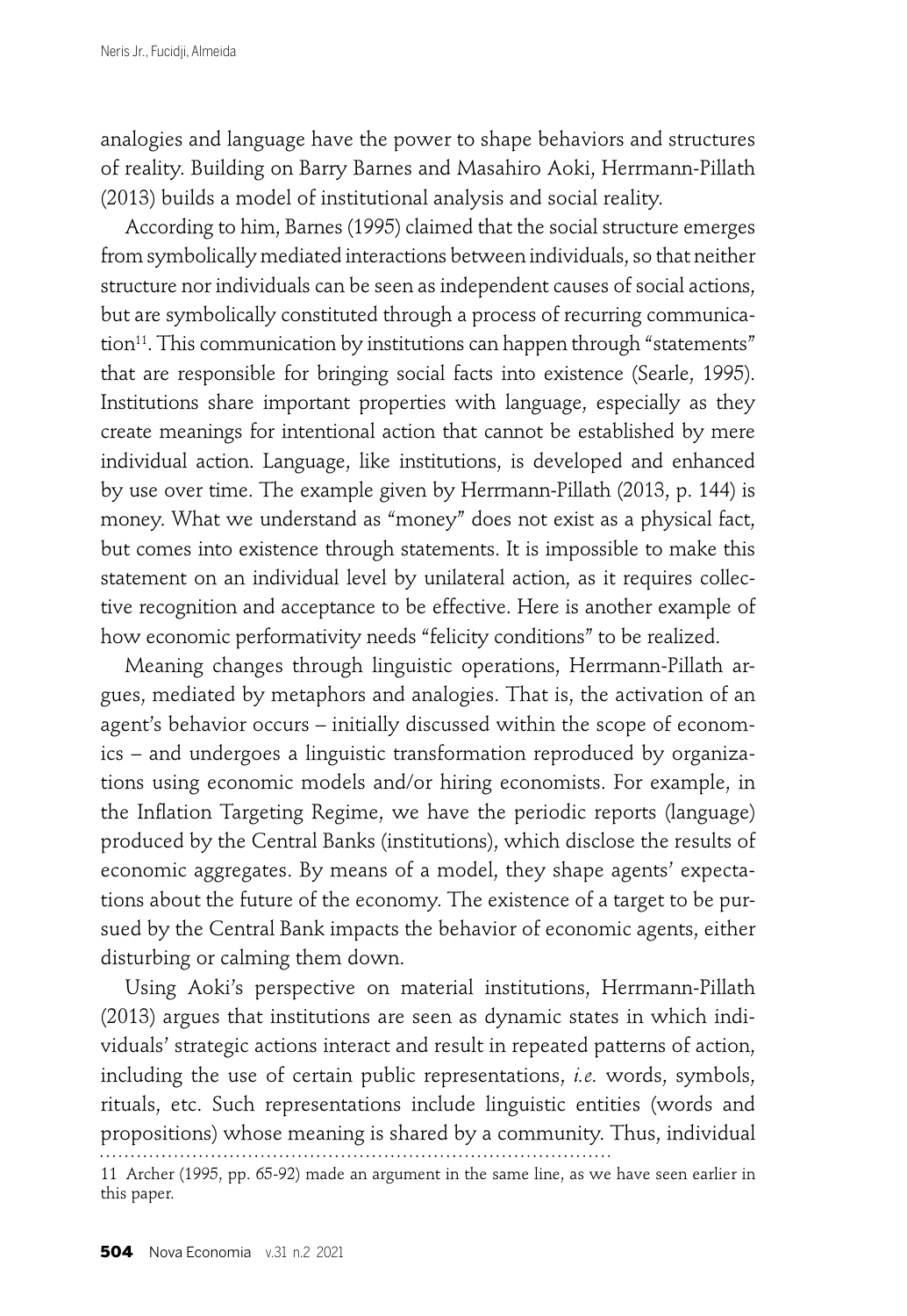behavior can be shaped by representations, what Herrmann-Pillath (2013, pp. 144-145) calls "distributed cognition" in social interactions. In this sense, performativity refers to linguistic patterns that may interpret reality.

This relational and interactive character can be observed in economic policy devices (Muniesa *et al*., 2007). Hirschman and Berman (2014, p. 18- 22) show that such devices include a wide variety of tools that help authorities in economic decision-making. They are divided into "devices for seeing" and "devices for choosing". The first are those that produce numbers and categories that allow people to perceive the world in a new or clearer way. By acting this way, these devices are mechanisms that make possible to focus the vision of policy makers, as they deal with both incomplete and excessive information. Choice devices, in turn, establish formal and rational decision-making procedures. They are like platforms that indicate how agents should act on reality, originated in economic theory and translated through signs and symbols by institutions and organizations. In this sense they can also be categorized as "cognitive prostheses". But if such devices and agents' behavior in the economy do not match, economic models will be unable to perform the economy. We then discuss the behavior of individuals.

### 4.3 Behaviors

The idea that behavior can be shaped by economics stems from the agents' inherent decision-making processes (and consequent actions) in the economy. We assume that these processes happen in an environment of uncertainty. In order to reduce uncertainty, agents look at what other agents are doing to seek a safer ground in the material and physical signals that the environment transmits. It is in this aspect that economics can shape behaviors through signals emitted to the public, from specialists and guardians of esoteric knowledge, that is, not easily available to laymen.

Hirschman and Berman (2014, pp. 16-18), analyzing the influence of economists on the "cognitive infrastructure", wrote that this is related to the style of reasoning adopted by agents. Agents can adopt ways of thinking and behaving from concepts, causal assumptions, and methodological approaches to economics, in order to instrumentalize their statements and formulate explanations of several issues. Given this, there is room for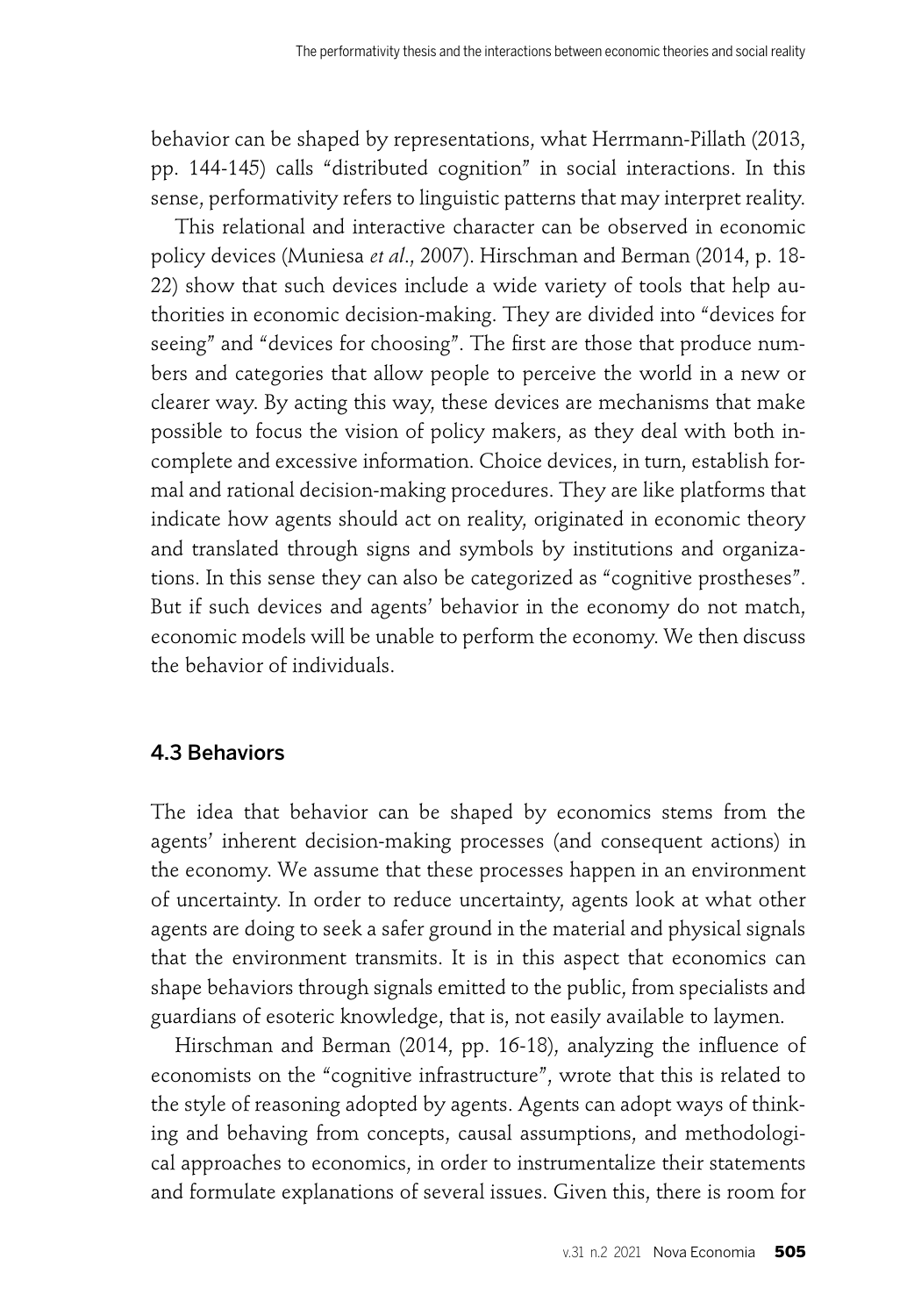economists to act by shaping individual behaviors and actions through economic theories and institutions.

The power of statements is analyzed by Beckert (2013), who uses the term "fictional expectations" to label statements based on stories that are not necessarily true or adequately grounded, but are told for personal or collective gain. Central banks, for example, manage expectations, by "speaking to the markets" through public statements and carefully written reports. Perhaps Beckert is himself opposing this kind of action done by central banks by identifying a deliberate attempt of lying, omitting, or deceiving agents for less noble purposes than to improve economic life. We assume, however, that this fiction can be transmitted through not necessarily deliberate and intentional actions of agents, but also by locking them into a given theoretical approach, that might be the mainstream one. Moreover, the avoidance of uncertainty in decision-making turns the mainstream discourse alluring for the agents. Uncertainty about price paths can indeed be reduced by discursive practices (models) adopted by learning and emulation (Nelson and Katzenstein, 2014, p. 379). Thus, mainstream models have an additional feature as an instrument of stability that is not present in its alternatives, simply because they do not possess a critical mass of acquaintance with them.

## 5 **Concluding remarks**

One may identify two common misunderstandings after a first contact with the performativity thesis. The first is that it is just another way to say that economics "influences" the economy. Understood in this way, it has nothing new to say. After all, it is a cliché to say "ideas have consequences". In a second interpretation, critics denounce it as an intentional project perpetrated by the profession of economizing the social life. In this latter case, we would say that it is maybe characterized by naivety and epistemological weakness.

The interpretation we adopt here is that one of the virtues of performativity is to point out that theories not only influence, but also interact with reality. Through the behavior of the agents, theories create devices that are incorporated into institutions and are transmitted to the public in a discursive manner. The path from ideas to the public is a nonlinear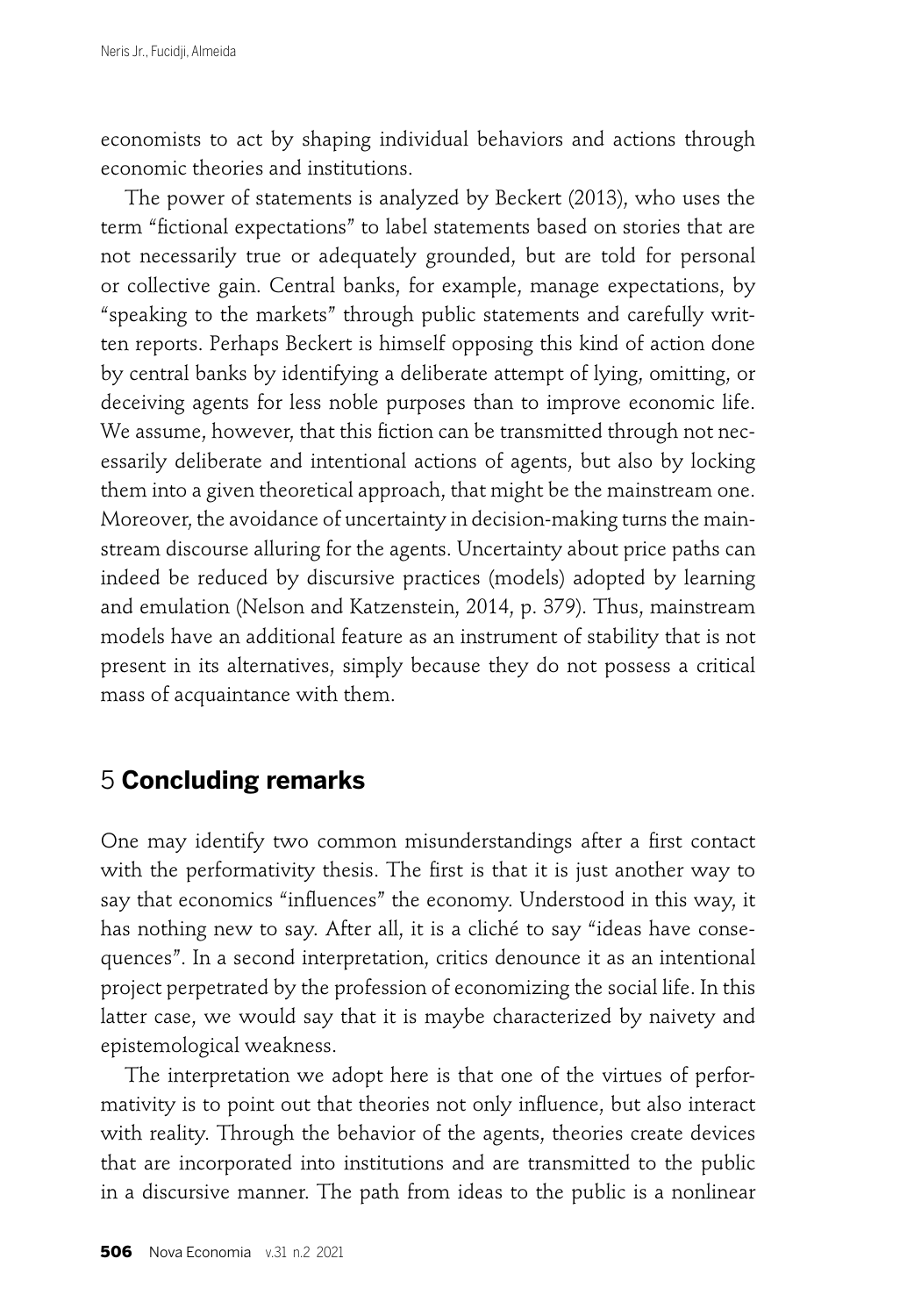and, above all, recursive one. In economics, models developed within the discipline are used in actions at the individual level. Economics students learn through pedagogical resources that reinforce the dominance of mainstream economics. This mainstream domination in turn reinforces its rooting in social reality.

We also conclude that performativity helps to explain the mainstream's resilience. Rather than just waiting for the observed anomalies to cause cracks in the dominant theory, bringing out readjustments in research, and, thus, the emergence of a new paradigm, performativity points out that theories have a greater resistance to change when rooted in social reality. And the foundation of their roots may not be a criterion of "truth" as correspondence with reality, but because they are part of the power and serviceability structures of economics. On the other hand, cases of counter-performativity also occur, and when the mechanisms in social reality that explain the performative effectiveness cease to operate or are interrupted, their obsolescence is realized.

Therefore, we argue that the performativity thesis is useful for examining the interaction between theories developed in the economics discipline and what Marshall called "the ordinary business of life". Rather than analyzing these areas separately, the performativity thesis seeks to recursively evaluate the influence of economic actions, practices and propositions on ideas, institutions and behaviors of individuals. If the subject of economics is a complex and ever-changing social reality, the mainstream seems to solve this by assuming regularities in behaviors (substantive rationality) and their systemic effects (equilibrium), and spreading (intentionally or spontaneously) these assumptions into economic activity and its institutions, either by models or by other discursive ways.

## References

- ARCHER, M. *Realist social theory: A morphogenetic approach*. Cambridge: Cambridge University Press, 1995.
- ASHWORTH, E. J. Language and logic. In: MCGRADE, A. S. (ed.) *The Cambridge companion to medieval philosophy*. Cambridge: Cambridge University Press, p. 73-96, 2003.
- AUSTIN, J. L. *How to do things with words*. Oxford: Clarendon Press, 1962.
- BARNES, B. *The elements of social theory*. Princeton: Princeton University Press, 1995.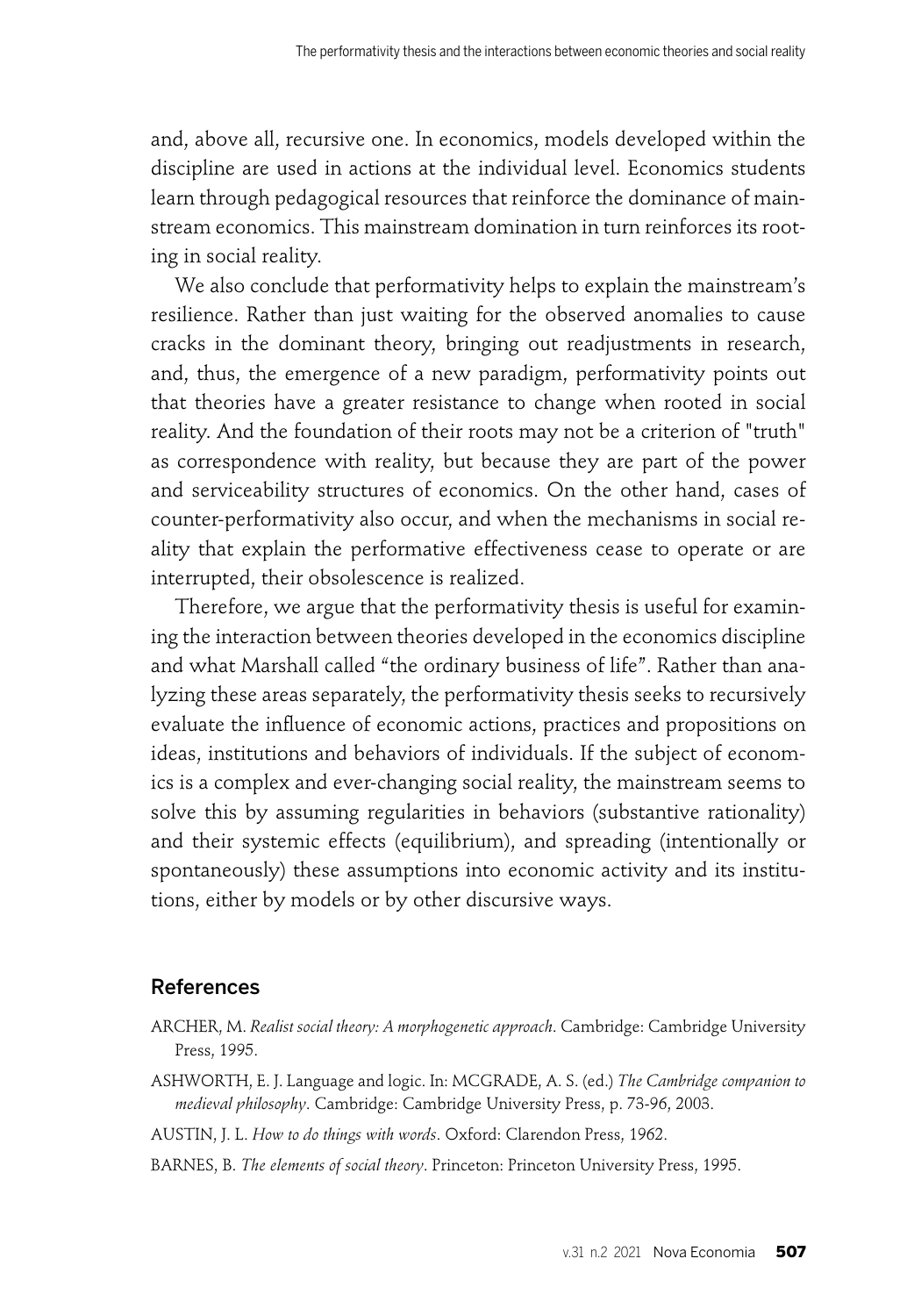- BECKERT, J. Imagined futures: fictional expectations in the economy. *Theory and Society*, v. 42, n. 3, p. 219-240, 2013.
- BOURDIEU, P. Le champ scientifique. *Actes de la Recherche en Sciences Sociales*, v. 2, n. 2-3, p. 88-104, 1976.
- BRISSET, N. Economics is not always performative: some limits for performativity. *Journal of Economic Methodology*, v. 23, n. 2, p. 160-184, 2016.
- BRISSET, N. On performativity: option theory and the resistance of financial phenomena. *Journal of the History of Economic Thought*, v. 39, n. 4, p. 549-569, 2017.
- BRISSET, N. *Economics and performativity: exploring limits, theories and cases*. Abingdon: Routledge, 2019.
- CABANTOUS, L.; GOND, J.; JOHNSON-CRAMER, M. Decision theory as practice: crafting rationality in organizations. *Organization Studies*, v. 31, n. 11, p. 1531-1566, 2010.
- ÇALI KAN, K.; CALLON, M. Economization, Part 1: shifting attention from the economy towards processes of economization. *Economy and Society*, v. 38, n. 3, p. 369-398, 2009.
- CALLON, M. Introduction: the embeddedness of economic markets in economics. In: CAL-LON, M. (ed.) *The Laws of the Markets*. Oxford: Blackwell, p. 1-57, 1998.
- CALLON, M. Why virtualism paves the way to political impotence: a reply to Daniel Miller's critique of *The Law of the Markets. Economic Sociology – European Electronic Newsletter*, v. 6, n. 2, p. 3-20, 2005.
- CALLON, M. What does it mean to say that economics is performative? In: MACKENZIE, D.; MUNIESA, F.; SIU, L. (eds.) *Do economists make markets? On the performativity of economics*. Princeton: Princeton University Press, pp. 311-357, 2007.
- CALLON, M. Performativity, misfires and politics. *Journal of Cultural Economy*, v. 3, n. 2, p. 163-169, 2010.
- CARLSON, M. *A brief history of the 1987 stock market crash with a discussion of the Federal Reserve response*. Washington: Federal Reserve Board Working Paper 2007-13, 2007.
- COLANDER, D.; HOLT, R.; ROSSER JR., B. The changing face of mainstream economics. *Review of Political Economy*, v. 16, n. 4, p. 485-499, 2004.
- DAVIS, J. B. Is mainstream economics a science bubble? *Review of Political Economy*, v. 29, n. 4, p. 523-538, 2017.
- DEQUECH, D. Neoclassical, mainstream, orthodox and heterodox economics. *Journal of Post Keynesian Economics*, v. 30, n. 2, p. 279-302, 2007.
- DEQUECH, D. Economic institutions: explanations for conformity and room for deviation. *Journal of Institutional Economics*, v. 9, n. 1, p. 81-108, 2009.
- DOGANOVA, L. Economic models as exploration devices. *Journal of Economic Methodology*, v. 22, n. 2, p. 249-253, 2015.
- DOW, S. C. Framing finance: a methodological account. Post Keynesian Economics Study Group Working Paper 1308, 2013.
- DOW, S. C. The role of belief in the case for austerity policies. *The Economic and Labour Relations Review*, v. 26, n. 1, p. 29-42, 2015.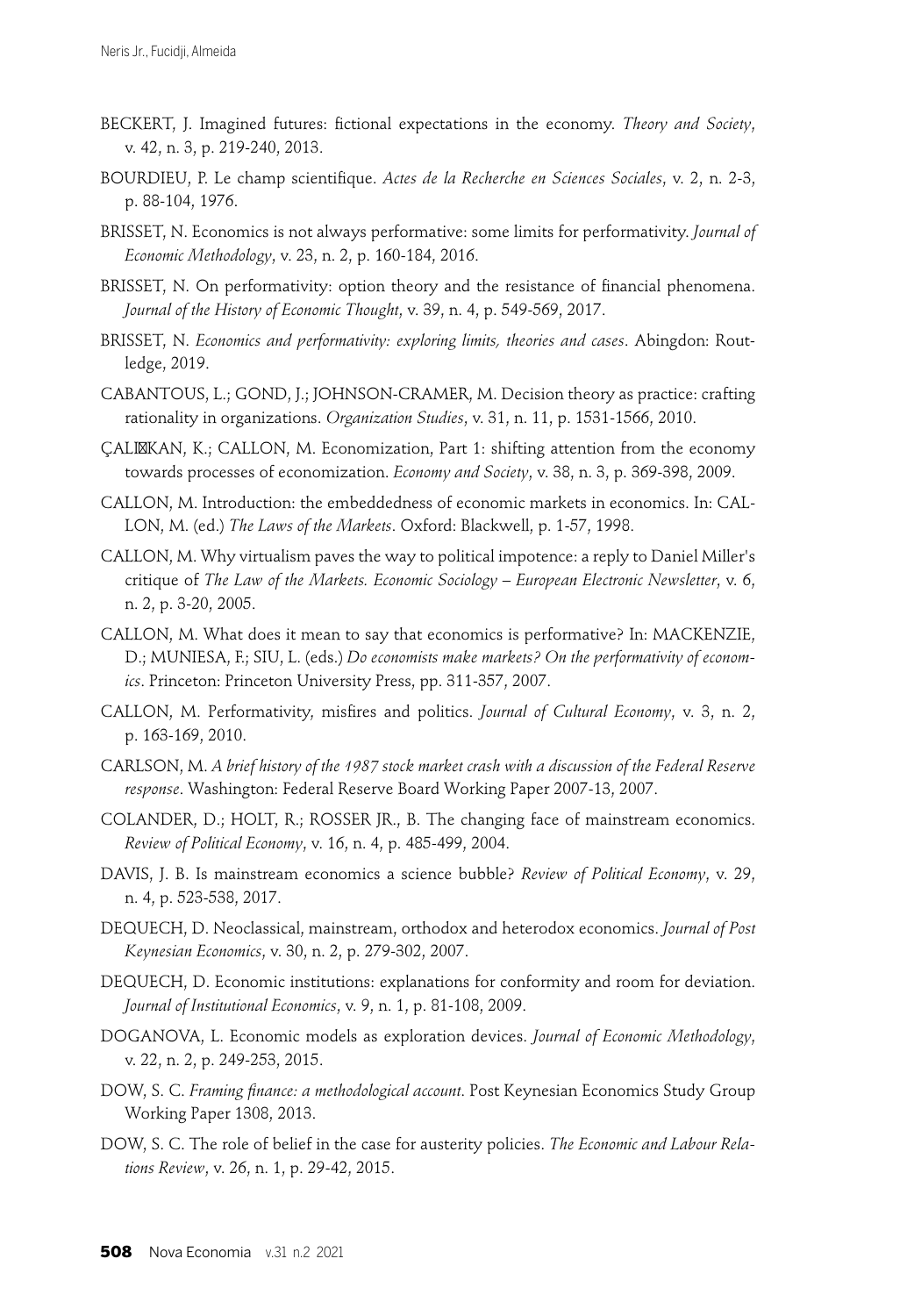- FERRARO, F.; PFEFFER, J.; SUTTON, R. Economics language and assumptions: how theories can become self-fulfilling. *Academy of Management Review*, v. 30, n. 1, p. 8-24, 2005.
- FOURCADE, M.; OLLION, E.; ALGAR, Y. The superiority of economists. *Journal of Economic Perspectives*, v. 29, n. 1, p. 89-114, 2015.
- FRIEDMAN, M. The methodology of positive economics. 1953. In: Friedman, M. *Essays in positive economics*. Chicago: University of Chicago Press, p. 3-43, 1966.
- GARCIA-PARPET, M. F. The social construction of a perfect market: the strawberry auction at Fontagne-en-Sologne. [1986] 2007. In MACKENZIE, D.; MUNIESA, F.; SIU, L. (eds.) *Do economists make markets? On the performativity of economics*. Princeton, NJ: Princeton University Press, p. 20-53, 2007.
- HERRMANN-PILLATH, C. A neurolinguistic approach to performativity in economics. *Journal of Economic Methodology*, v. 17, n. 3, p. 241-260, 2010.
- HERRMANN-PILLATH, C. Performativity of economic systems: approach and implications for taxonomy. *Journal of Economic Methodology*, v. 20, n. 2, p. 139-163, 2013.
- HIRSCHMAN, D.; BERMAN, E. Do economists make policies? On the political effects of economics. *Socio-Economic Review*, v. 12, n. 4, p. 779-811, 2014.
- HODGSON, G. M. Varieties of capitalism and varieties of economic theory. In: HODGSON, G. M. (ed.) *A modern reader in institutional and evolutionary economics*. Northampton: Edward Elgar, p. 201-229, 2002.
- KINDLEBERGER, C. P., ALIBER, R. Z. *Manias, panics and crashes: a history of financial crises*. 5th ed. Hoboken: John Wiley & Sons, 2005.
- LATOUR, B. *Reassembling the social: an introduction to actor-network theory*. Oxford: Oxford University Press, 2005.
- LATOUR, B. Il n'y a pas de monde commun: il faut le composer. *Multitudes*, v. 45, n. 2, p. 38-41, 2011.
- LAWSON, T. *Economics and reality*. London: Routledge, 1997.
- LAWSON, T. *Reorienting economics*. London: Routledge, 2003.
- LUCAS, R. E. Professional memoir. 2001. In: BREIT, W.; HIRSCH, B. T. (eds.) *Lives of the laureates: twenty-three Nobel economists*. 5th ed. Cambridge: MIT Press, p. 273-298, 2009.
- MACKENZIE, D. An engine, not a camera: how financial models shape markets. Cambridge, MA: MIT Press, 2006.
- MACKENZIE, D. Is economics performative? Option theory and the construction of derivatives markets. In: MACKENZIE, D.; MUNIESA, F.; SIU, L. (eds.) *Do economists make markets? On the performativity of economics*. Princeton, NJ: Princeton University Press, p. 54-86, 2007.
- MÄKI, U. Performativity: saving Austin from MacKenzie. In: KARAKOSTAS, V.; DIEKS, D. (eds.) *Perspectives and foundational problems in philosophy of science*. Dordrecht: Springer, pp. 443-453, 2013.
- MILLER, D. Turning Callon the right way up. *Economy and Society*, v. 31, n. 2, p. 218-233, 2002.
- MILLER, D. Reply to Michel Callon. *Economic Sociology*, v. 6, n. 3, p. 2-13, 2005.